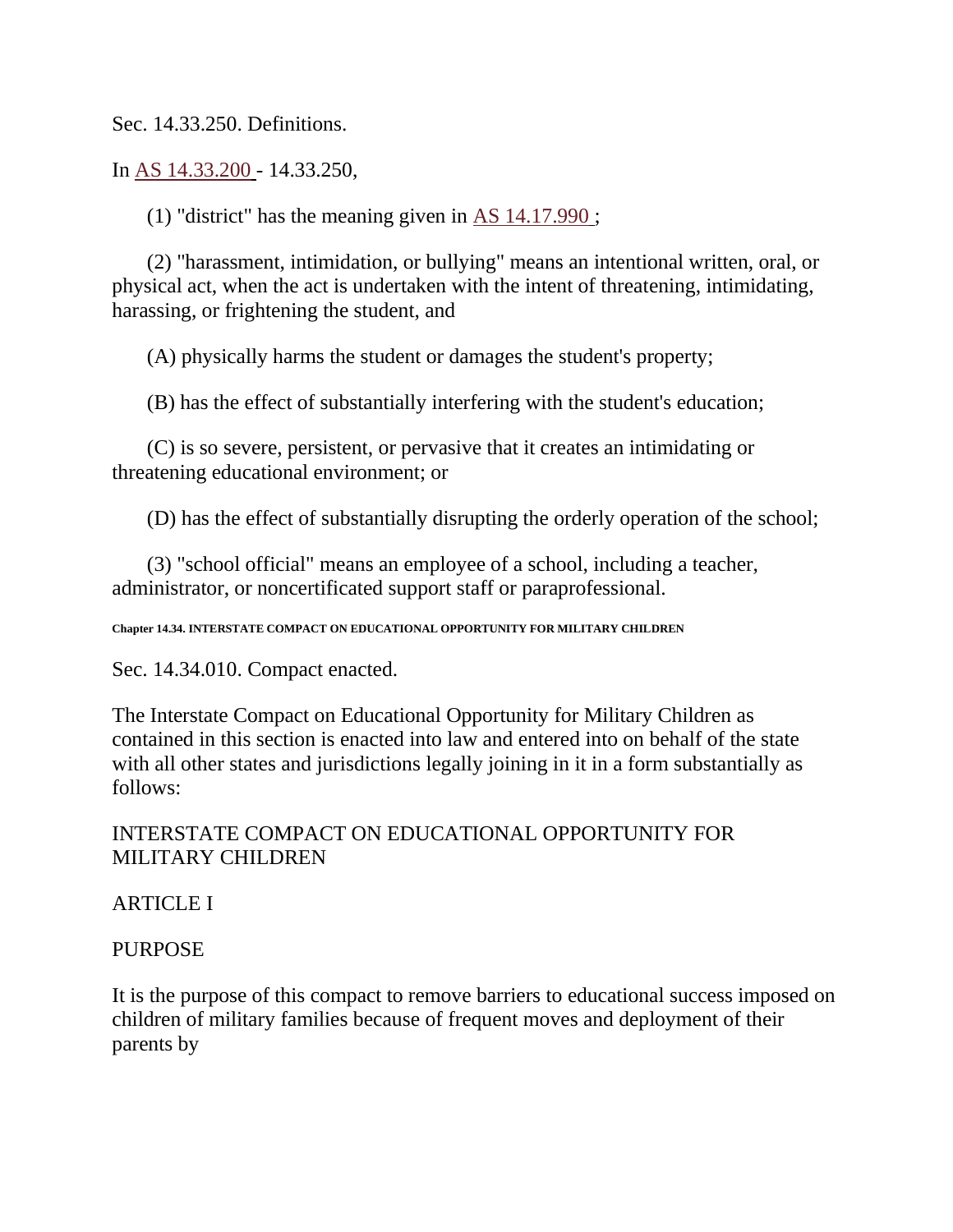(1) facilitating the timely enrollment of children of military families and ensuring that they are not placed at a disadvantage due to difficulty in the transfer of education records from one or more previous school districts or variations in entrance and age requirements;

(2) facilitating the student placement process through which children of military families are not disadvantaged by variations in attendance requirements, scheduling, sequencing, grading, course content, or assessment;

(3) facilitating the qualification and eligibility for enrollment, educational programs, and participation in extracurricular academic, athletic, and social activities;

(4) facilitating the on-time graduation of children of military families;

(5) providing for the promulgation and enforcement of administrative rules implementing the provisions of this compact;

(6) providing for the uniform collection and sharing of information between and among member states, schools, and military families under this compact;

(7) promoting coordination between this compact and other compacts affecting military children; and

(8) promoting flexibility and cooperation between the educational system, parents, and the student in order to achieve educational success for the student.

# ARTICLE II

#### DEFINITIONS

As used in this compact, unless the context clearly requires a different construction,

(1) "active duty" means full-time duty status in the active uniformed service of the United States, including members of the National Guard and Reserve on active duty orders under 10 U.S.C. 1209 and 1211;

(2) "children of military families" means one or more school-aged children, enrolled in kindergarten through 12th grade, in the household of an active duty member;

(3) "compact commissioner" means the voting representative of each compacting state appointed under art. VIII of this compact;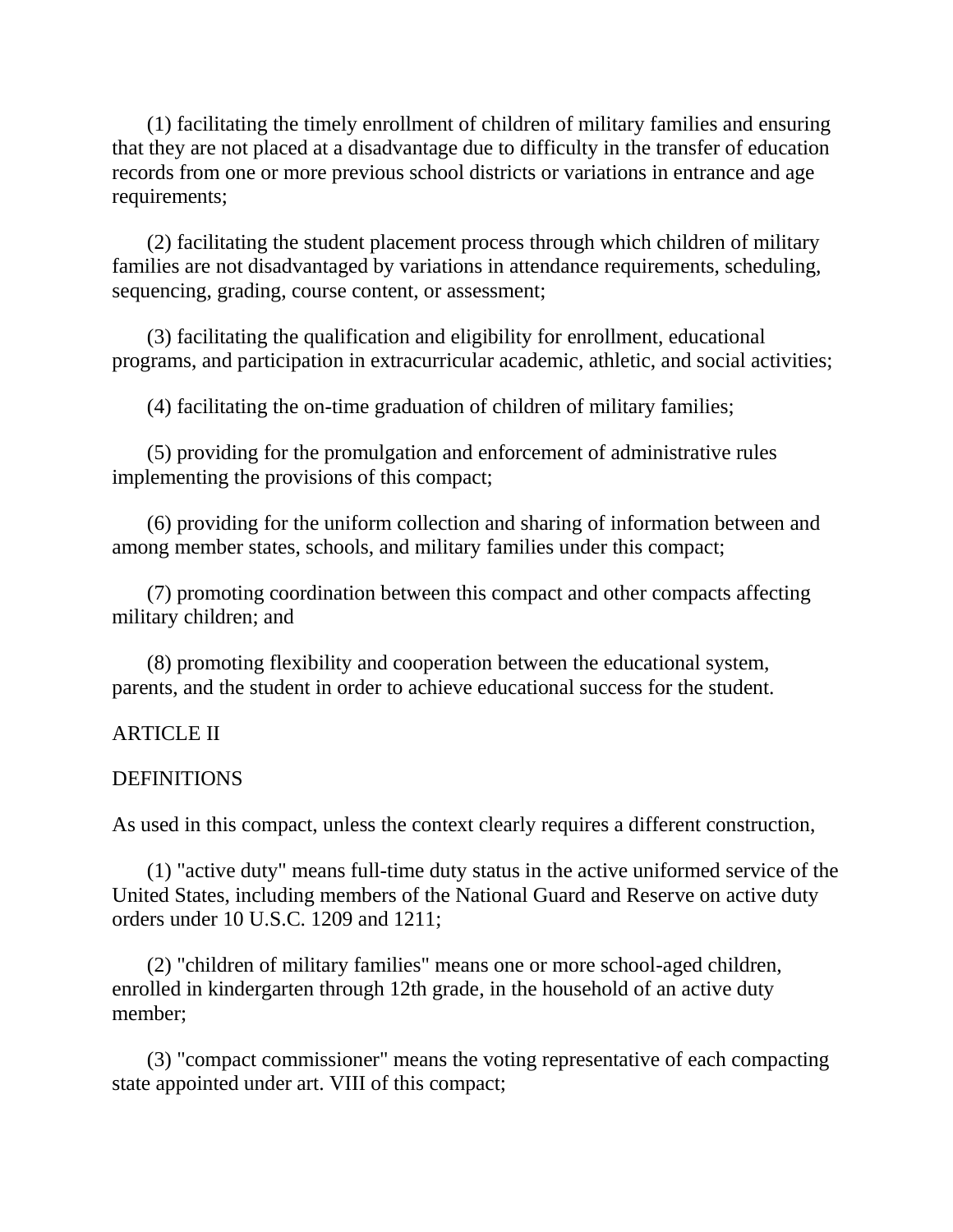(4) "deployment" means the period one month before the service member's departure from the member's home station on military orders through six months after return to the member's home station;

(5) "education records or educational records" means those official records, files, and data directly related to a student and maintained by the school or local education agency, including but not limited to records encompassing all the material kept in the student's cumulative folder such as general identifying data, records of attendance and of academic work completed, records of achievement and results of evaluative tests, health data, disciplinary status, test protocols, and individualized education programs;

(6) "extracurricular activities"

(A) means a voluntary activity sponsored by the school or local education agency or an organization sanctioned by the local education agency;

(B) include, but are not limited to, preparation for and involvement in public performances, contests, athletic competitions, demonstrations, displays, and club activities;

(7) "Interstate Commission on Educational Opportunity for Military Children" means the commission that is created under art. IX of this compact, which is generally referred to as Interstate Commission;

(8) "local education agency" means a public authority legally constituted by the state as an administrative agency to provide control of and direction for kindergarten through 12th grade public educational institutions;

(9) "member state" means a state that has enacted this compact;

(10) "military installation"

(A) means a base, camp, post, station, yard, center, homeport facility for any ship, or other activity under the jurisdiction of the Department of Defense, including any leased facility, which is located within any of the several States, District of Columbia, the Commonwealth of Puerto Rico, the United States Virgin Islands, Guam, American Samoa, the Northern Marianas Islands and any other United States Territory;

(B) does not include any facility used primarily for civil works, rivers and harbors projects, or flood control projects;

(11) "non-member state" means a state that has not enacted this compact;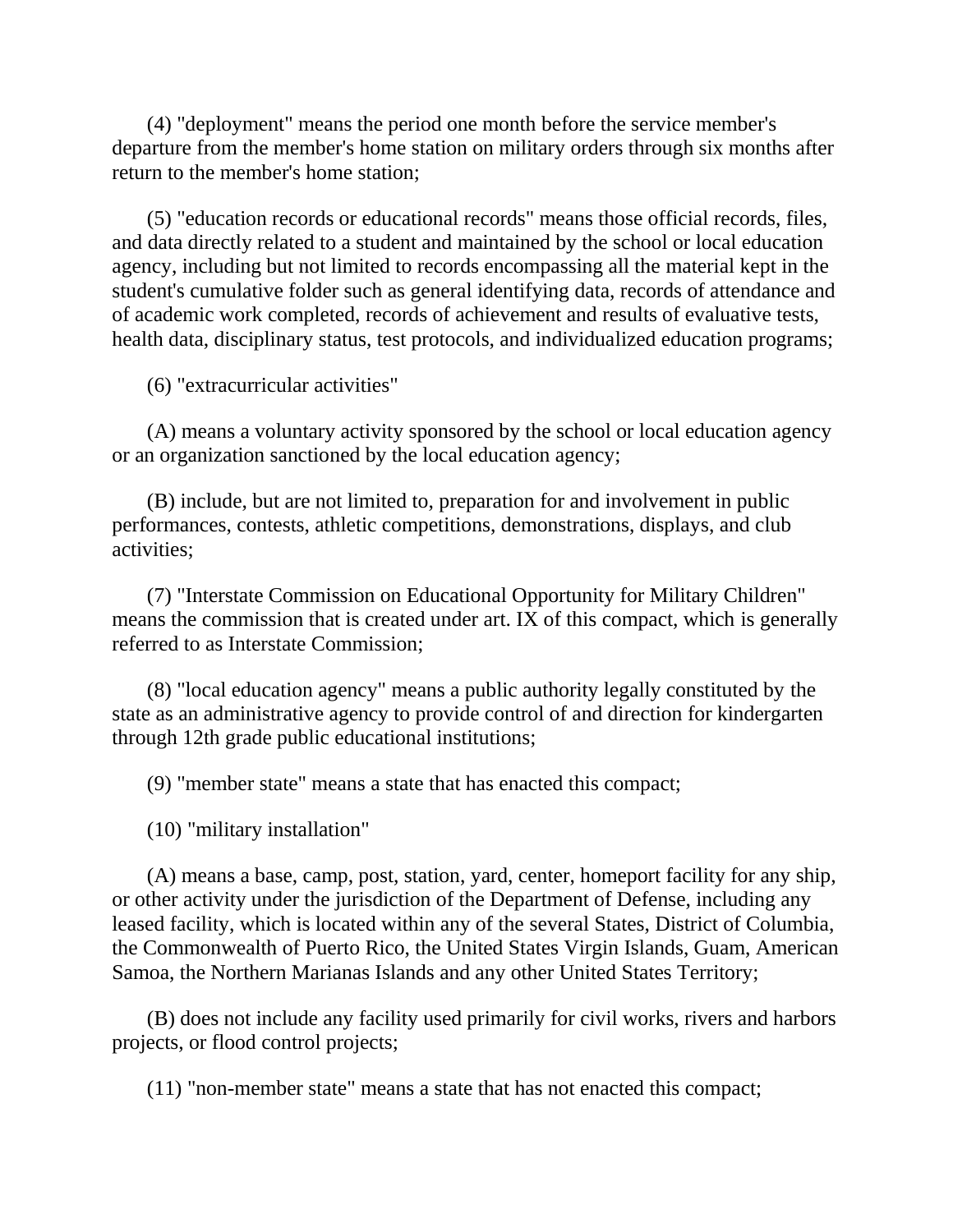(12) "receiving state" means the state to which a child of a military family is sent, brought, or caused to be sent or brought;

(13) "rule"

(A) means a written statement by the Interstate Commission promulgated under art. XII of this compact that is of general applicability, implements, interprets, or prescribes a policy or provision of the Compact, or an organizational, procedural, or practice requirement of the Interstate Commission, and has the force and effect of statutory law in a member state;

(B) includes the amendment, repeal, or suspension of an existing rule;

(14) "sending state" means the state from which a child of a military family is sent, brought, or caused to be sent or brought;

(15) "state" means a state of the United States, the District of Columbia, the Commonwealth of Puerto Rico, the United States Virgin Islands, Guam, American Samoa, the Northern Marianas Islands, and any other United States Territory;

(16) "student" means the child of a military family for whom the local education agency receives public funding and who is formally enrolled in kindergarten through 12th grade;

(17) "transition"

(A) means the formal and physical process of transferring from school to school;

(B) the period of time in which a student moves from one school in the sending state to another school in the receiving state;

(18) "uniformed service" means the Army, Navy, Air Force, Marine Corps, Coast Guard as well as the Commissioned Corps of the National Oceanic and Atmospheric Administration, and Public Health Services;

(19) "veteran" means a person who served in the uniformed services and who was discharged or released from the uniformed services under conditions other than dishonorable.

ARTICLE III

APPLICABILITY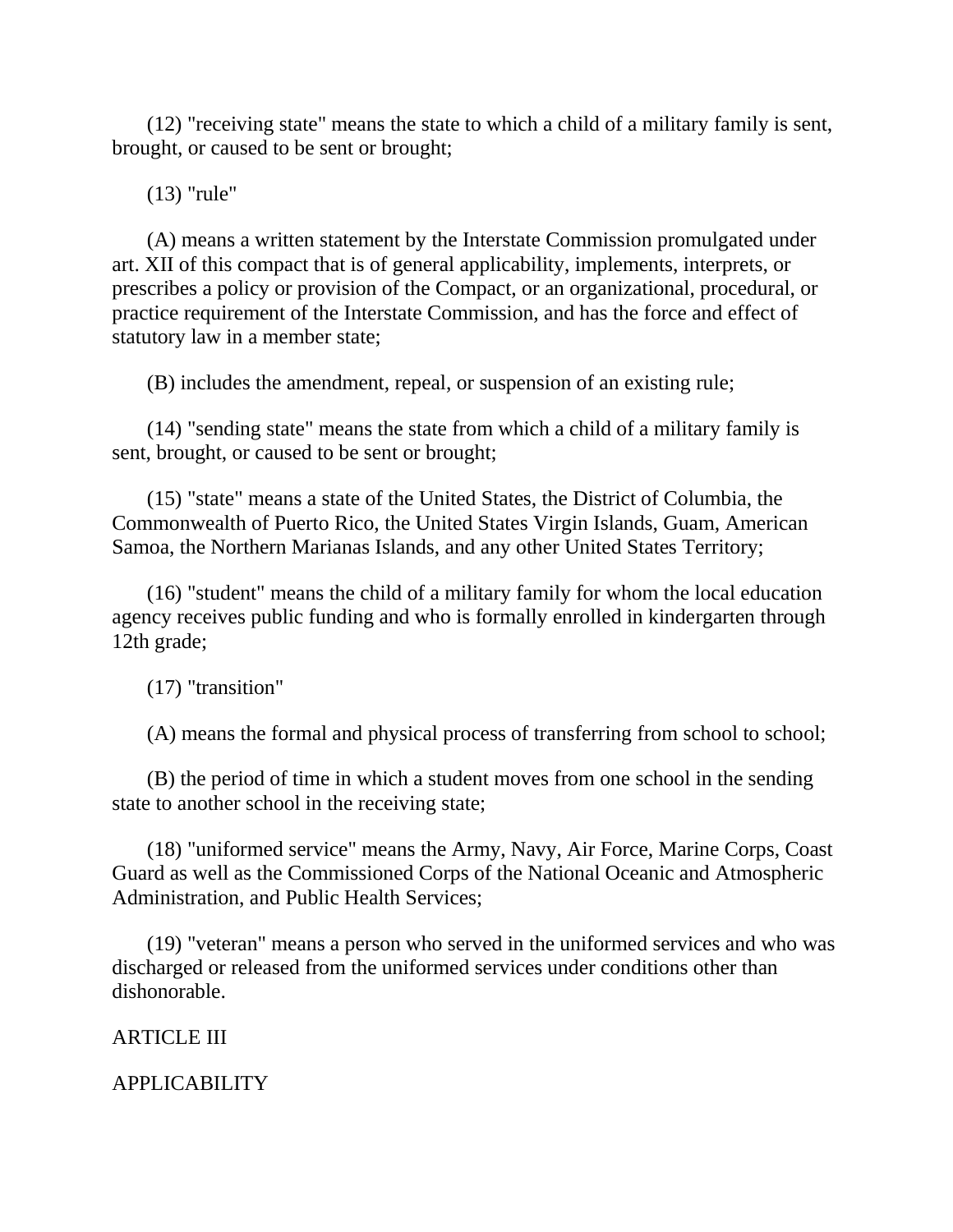(a) Except as otherwise provided in sec. (b) of this article, this compact shall apply to the children of

(1) active duty members of the uniformed services as defined in this compact, including members of the National Guard and Reserve on active duty orders under 10 U.S.C. 1209 and 1211;

(2) members or veterans of the uniformed services who are severely injured and medically discharged or retired for a period of one year after medical discharge or retirement; and

(3) members of the uniformed services who die on active duty or as a result of injuries sustained on active duty for a period of one year after death.

(b) The provisions of this interstate compact shall only apply to local education agencies as defined in this compact.

(c) The provisions of this compact shall not apply to the children of

(1) inactive members of the national guard and military reserves;

(2) members of the uniformed services now retired, except as provided in sec. (a) of this article;

(3) veterans of the uniformed services, except as provided in sec. (a) of this article; and

(4) other United States Department of Defense personnel and other federal agency civilian and contract employees not defined as active duty members of the uniformed services.

# ARTICLE IV

# EDUCATIONAL RECORDS AND ENROLLMENT

(a) Unofficial hand-carried education records. In the event that official education records cannot be released to the parents for the purpose of transfer, the custodian of the records in the sending state shall prepare and furnish to the parent a complete set of unofficial educational records containing uniform information as determined by the Interstate Commission. Upon receipt of the unofficial education records by a school in the receiving state, the school shall enroll and appropriately place the student based on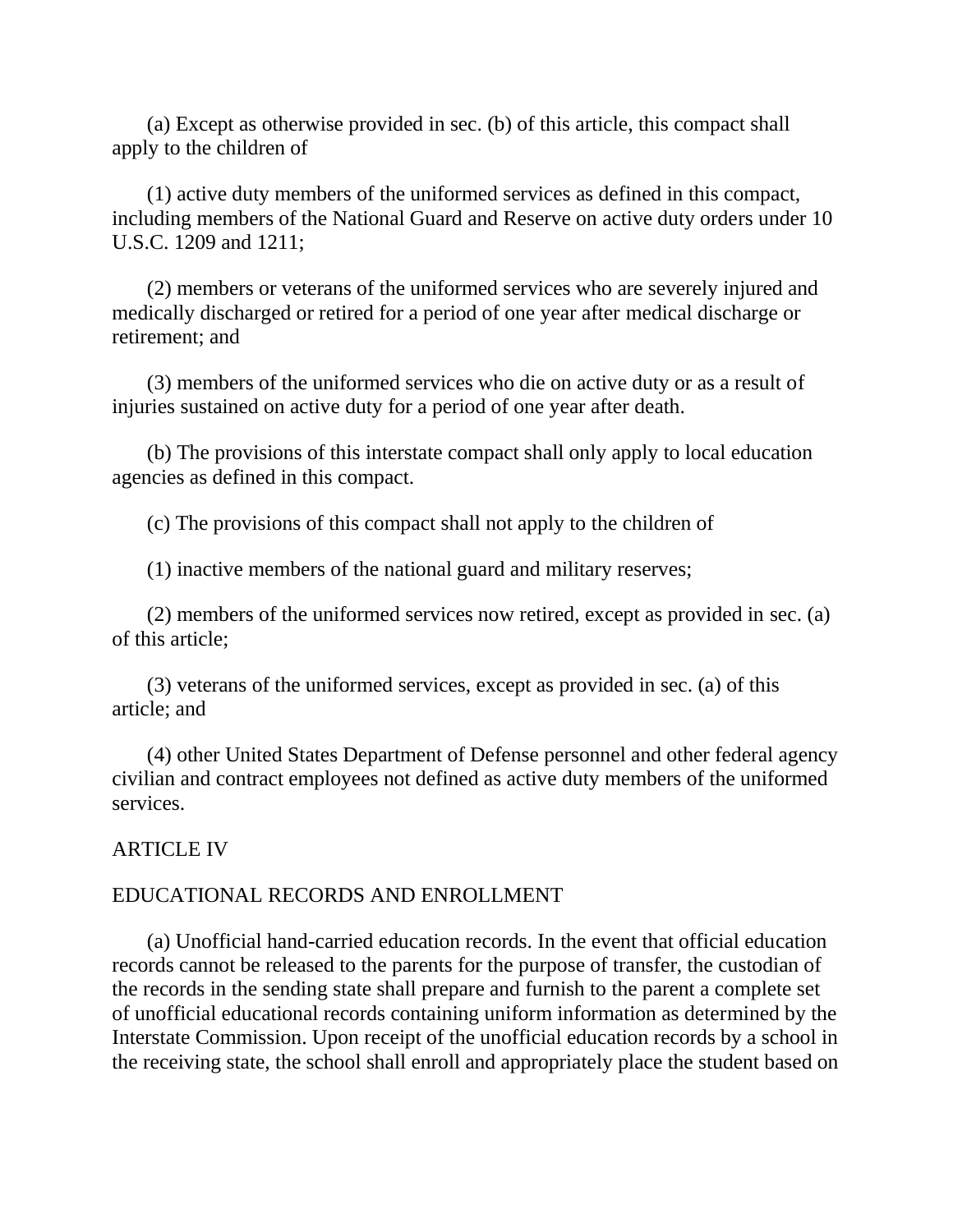the information provided in the unofficial records pending validation by the official records, as quickly as possible.

(b) Official education records and transcripts. Simultaneous with the enrollment and conditional placement of the student, the school in the receiving state shall request the student's official education record from the school in the sending state. Upon receipt of this request, the school in the sending state will process and furnish the official education records to the school in the receiving state within 10 days or within such time as is reasonably determined under the rules promulgated by the Interstate Commission.

(c) Immunizations. Compacting states shall give 30 days from the date of enrollment or within such time as is reasonable determined under the rules promulgated by the Interstate Commission, for students to obtain one or more immunizations required by the receiving state. For a series of immunizations, initial vaccinations must be obtained within 30 days or within such time as is reasonably determined under the rules promulgated by the Interstate Commission.

(d) Kindergarten and first grade entrance age. Students shall be allowed to continue their enrollment at grade level in the receiving state commensurate with their grade level, including kindergarten, from a local education agency in the sending state at the time of transition, regardless of age. A student that has satisfactorily completed the prerequisite grade level in the local education agency in the sending state shall be eligible for enrollment in the next highest grade level in the receiving state, regardless of age. A student transferring after the start of the school year in the receiving state shall enter the school in the receiving state on their validated level from an accredited school in the sending state.

# ARTICLE V

# PLACEMENT AND ATTENDANCE

(a) Course placement

(1) when the student transfers before or during the school year, the receiving state school shall initially honor placement of the student in educational courses based on the student's enrollment in the sending state school or educational assessments or both conducted at the school in the sending state if the courses are offered; course placement includes but is not limited to

(A) honors;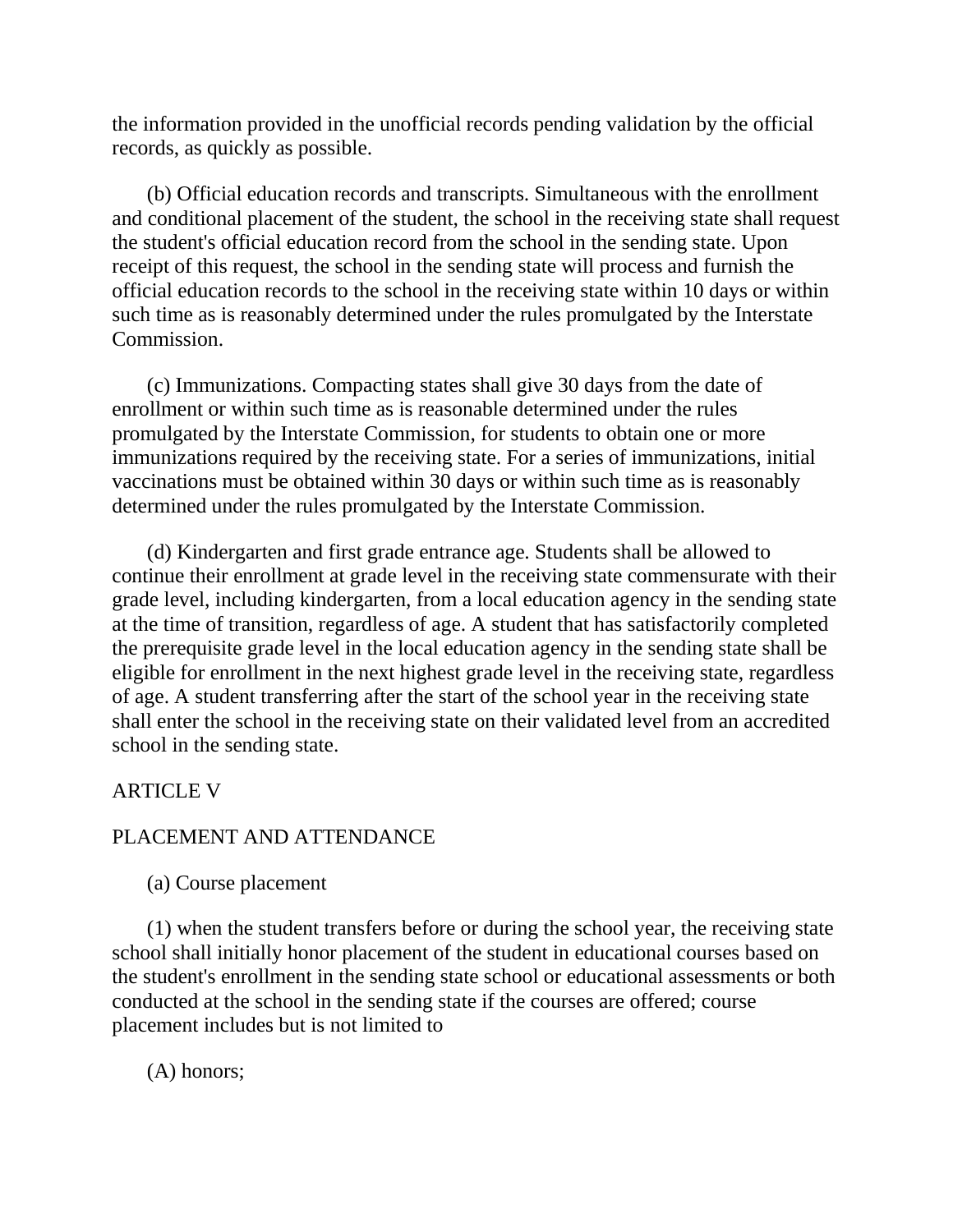(B) international baccalaureate;

(C) advanced placement; and

(D) vocational, technical, and career pathways courses;

(2) continuing the student's academic program from the previous school and promoting placement in academically and career challenging courses should be paramount when considering placement; this does not preclude the school in the receiving state from performing subsequent evaluations to ensure appropriate placement and continued enrollment of the student in one or more courses.

(b) Educational program placement

(1) the receiving state school shall initially honor placement of the student in educational programs based on current educational assessments conducted at the school in the sending state or participation and placement in like programs in the sending state; these programs include, but are not limited to

(A) gifted and talented programs; and

(B) English as a second language;

(2) this does not preclude the school in the receiving state from performing subsequent evaluations to ensure appropriate placement of the student.

(c) Special education services

(1) in compliance with the federal requirements of the Individuals with Disabilities Education Act, 20 U.S.C.A. 1400 et seq., the receiving state shall initially provide comparable services to a student with disabilities based on the student's current Individualized Education Program; and

(2) in compliance with the requirements of Section 504 of the Rehabilitation Act, 29 U.S.C.A. 794, and with Title II of the Americans with Disabilities Act, 42 U.S.C.A. 12131 - 12165, the receiving state shall make reasonable accommodations and modifications to address the needs of incoming students with disabilities, subject to an existing Section 504 of the Rehabilitation Act or Title II of the Americans with Disabilities Act plan, to provide the student with equal access to education; this does not preclude the school in the receiving state from performing subsequent evaluations to ensure appropriate placement of the student.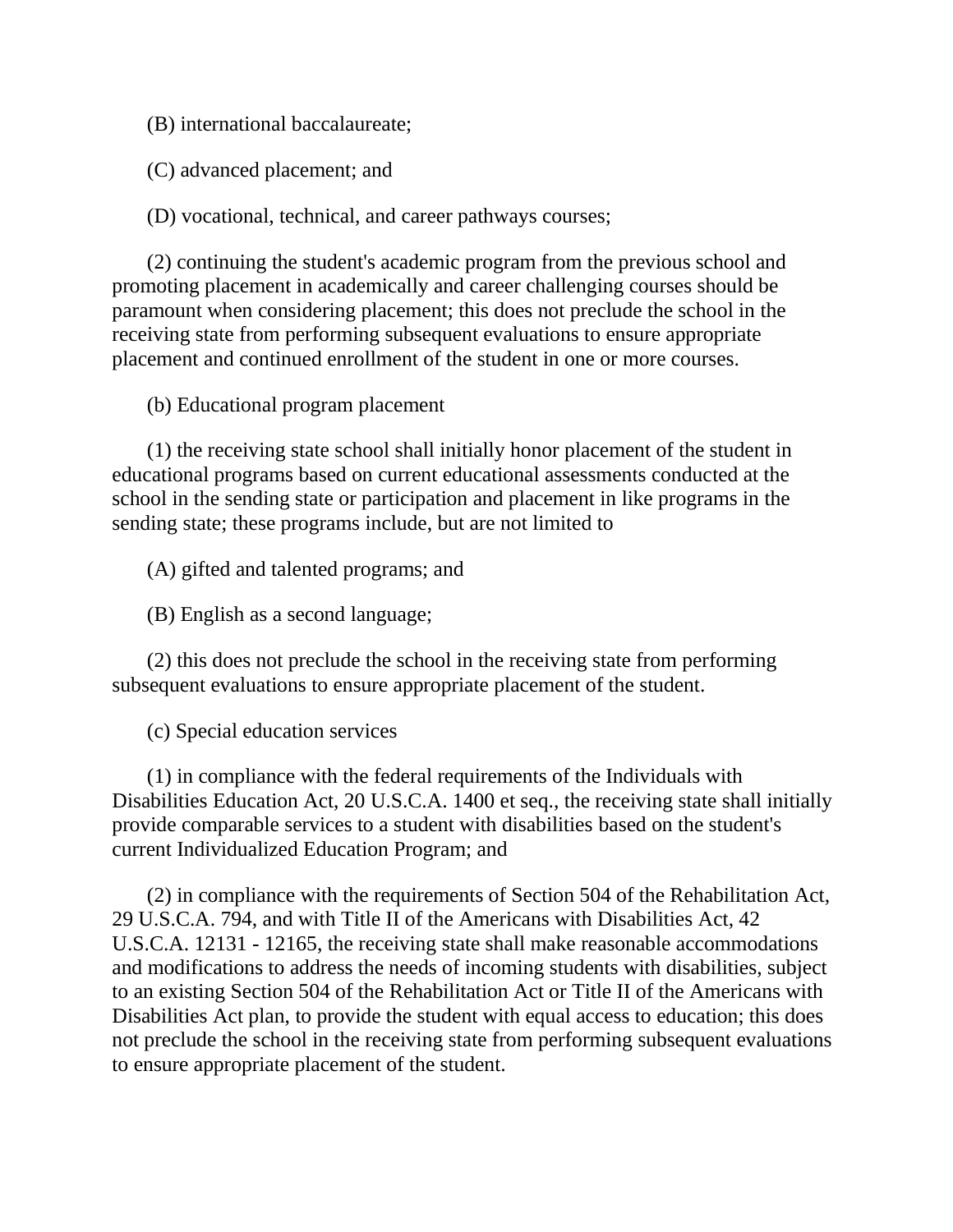(d) Placement flexibility. Local education agency administrative officials shall have flexibility in waiving course and program prerequisites, or other preconditions for placement in courses and programs offered under the jurisdiction of the local education agency.

(e) Absence as related to deployment activities. A student whose parent or legal guardian is an active duty member of the uniformed services, as defined by the compact, and has been called to duty for, is on leave from, or immediately returned from deployment to a combat zone or combat support posting, shall be granted additional excused absences at the discretion of the local education agency superintendent to visit with the student's parent or legal guardian relative to leave or deployment of the parent or guardian.

### ARTICLE VI

#### **ELIGIBILITY**

(a) Eligibility for enrollment

(1) special power of attorney, relative to the guardianship of a child of a military family and executed under applicable law shall be sufficient for the purposes of enrollment and all other actions requiring parental participation and consent;

(2) a local education agency shall be prohibited from charging local tuition to a transitioning military child placed in the care of a non-custodial parent or other person standing in loco parentis who lives in a jurisdiction other than that of the custodial parent; and

(3) a transitioning military child, placed in the care of a non-custodial parent or other person standing in loco parentis who lives in a jurisdiction other than that of the custodial parent, may continue to attend the school in which the student was enrolled while residing with the custodial parent.

(b) Eligibility for extracurricular participation. State and local education agencies shall facilitate the opportunity for transitioning military children's inclusion in extracurricular activities, regardless of application deadlines, to the extent they are otherwise qualified.

#### ARTICLE VII

GRADUATION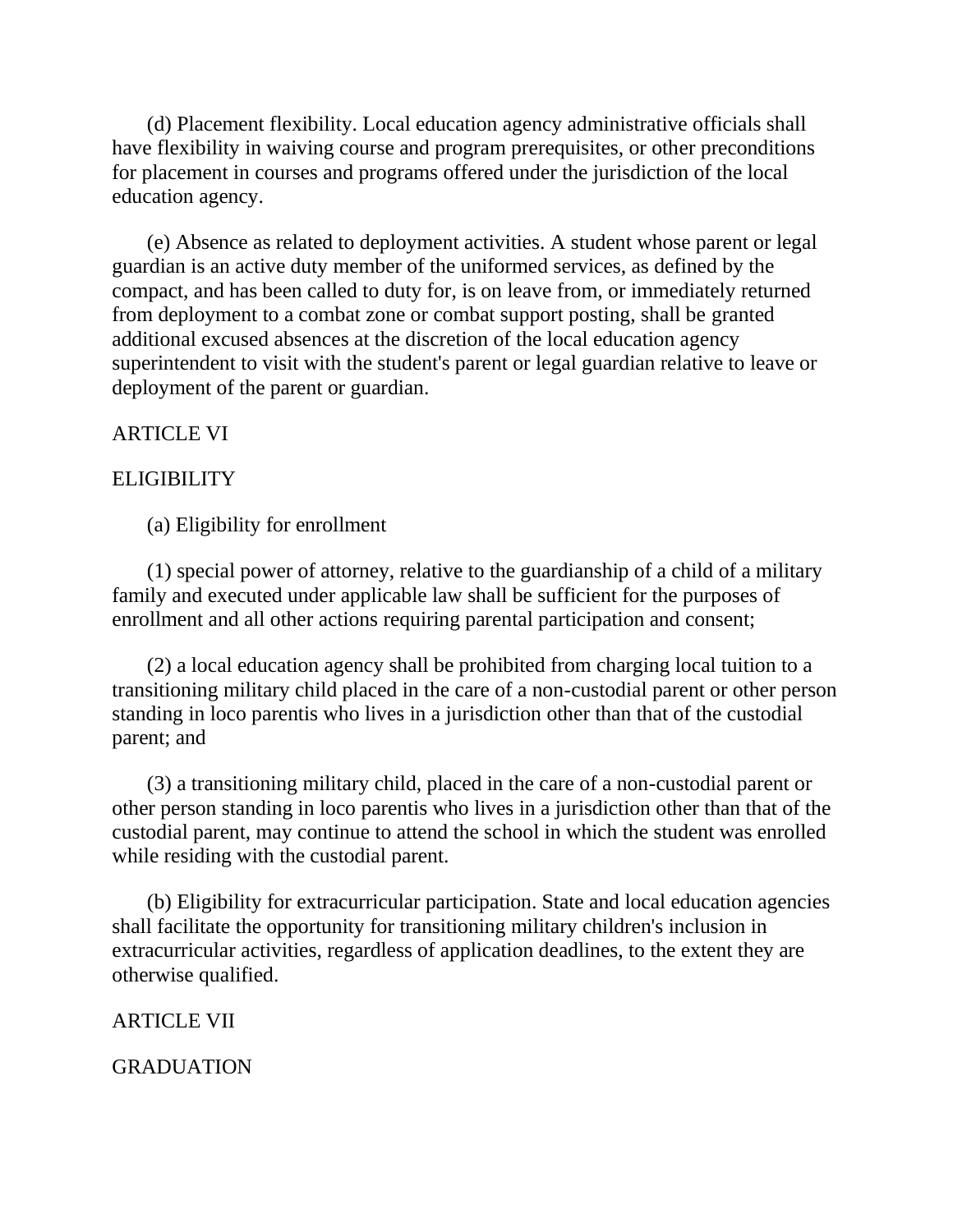In order to facilitate the on-time graduation of children of military families states and local education agencies shall incorporate the following procedures:

(1) Waiver requirements. Local education agency administrative officials shall waive specific courses required for graduation if similar course work has been satisfactorily completed in another local education agency or shall provide reasonable justification for denial; should a waiver not be granted to a student who would qualify to graduate from the sending school, the local education agency shall provide an alternative means of acquiring required coursework so that graduation may occur on time;

(2) Exit exams. States shall accept

(A) exit or end-of-course exams required for graduation from the sending state;

(B) national norm-referenced achievement tests; or

(C) alternative testing, in lieu of testing requirements for graduation in the receiving state.

(3) Other means. If the alternatives described in art. VII, secs. (1) and (2) cannot be accommodated by the receiving state for a student transferring in the student's senior year, then the provisions of art. VII, sec. (4) shall apply;

(4) Transfers during senior year. Should a military student transferring at the beginning or during the student's senior year be ineligible to graduate from the receiving local education agency after all alternatives have been considered, the sending and receiving local education agencies shall ensure the receipt of a diploma from the sending local education agency, if the student meets the graduation requirements of the sending local education agency; if one of the states in question is not a member of this compact, the member state shall use best efforts to facilitate the on-time graduation of the student in accordance with art. VII, secs. (1) and (2).

# ARTICLE VIII

# STATE COORDINATION

(a) Each member state shall, through the creation of a State Council or use of an existing body or board, provide for the coordination among its agencies of government, local education agencies, and military installations concerning the state's participation in, and compliance with, this compact and Interstate Commission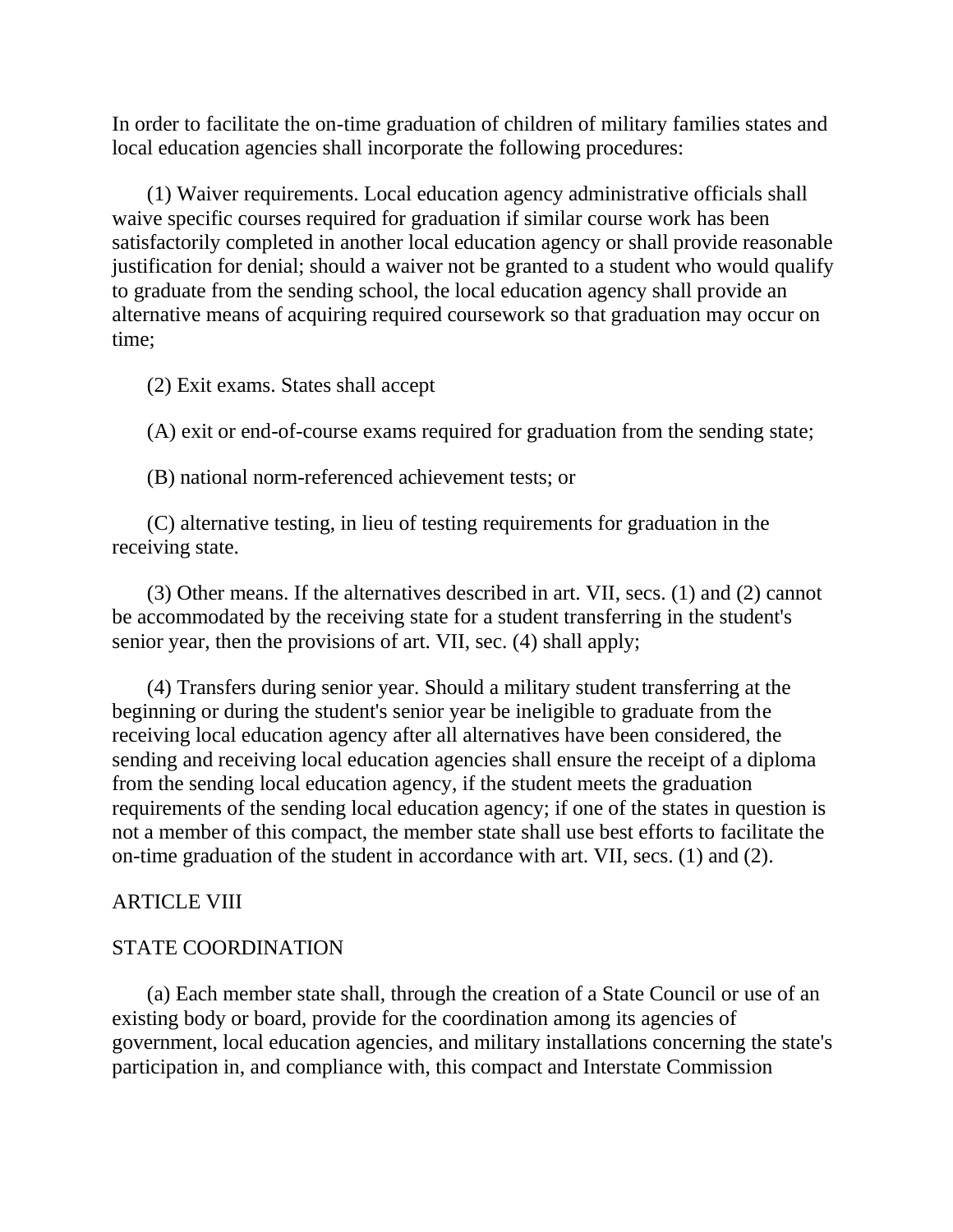activities. While each member state may determine the membership of its own State Council, its membership must include at least

(1) the state superintendent of education;

(2) the superintendent of a school district with a high concentration of military children;

(3) a representative from a military installation;

(4) one representative each from the legislative and executive branches of government; and

(5) a representative from other offices and stakeholder groups that the State Council considers appropriate.

(b) A member state that does not have a school district considered to contain a high concentration of military children may appoint a superintendent from another school district to represent local education agencies on the State Council.

(c) The State Council of each member state shall appoint or designate a military family education liaison to assist military families and the state in facilitating the implementation of this compact.

(d) The compact commissioner responsible for the administration and management of the state's participation in the compact shall be appointed by the governor or as otherwise determined by each member state.

(e) The compact commissioner and the military family education liaison designated under the compact shall be ex-officio members of the State Council, unless either is already a full voting member of the State Council.

# OPPORTUNITY FOR MILITARY CHILDREN

# ARTICLE IX. INTERSTATE COMMISSION ON EDUCATIONAL

The member states create the Interstate Commission on Educational Opportunity for Military Children. The activities of the Interstate Commission are the formation of public policy and are a discretionary state function. The Interstate Commission shall

(1) be a body corporate and joint agency of the member states and shall have all the responsibilities, powers, and duties set out in this compact, and additional powers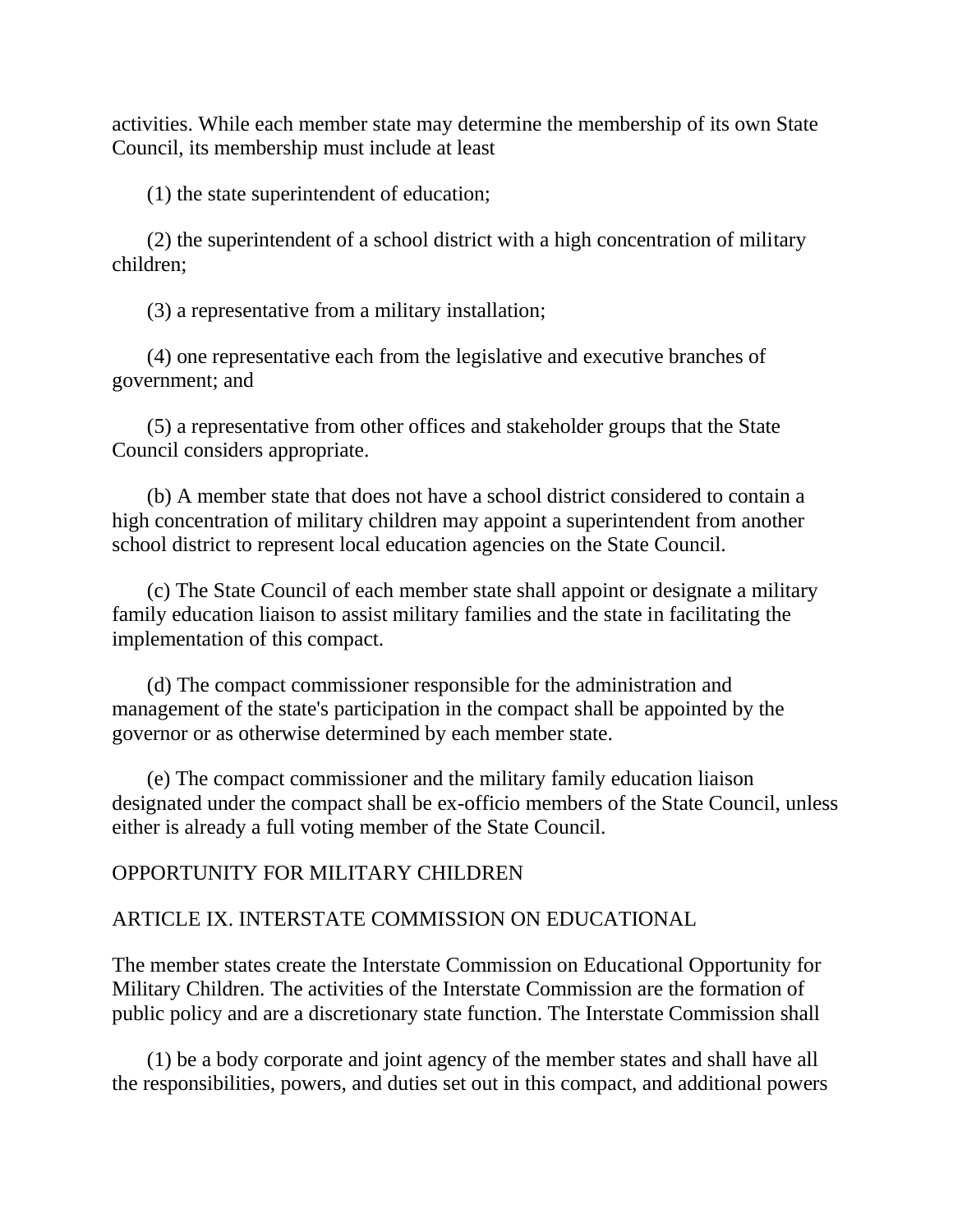as may be conferred upon it by a subsequent concurrent action of the respective legislatures of the member states in accordance with the terms of this compact;

(2) consist of one Interstate Commission voting representative from each member state who shall be that state's compact commissioner;

(A) each member state represented at a meeting of the Interstate Commission is entitled to one vote;

(B) a majority of the total member states shall constitute a quorum for the transaction of business, unless a larger quorum is required by the bylaws of the Interstate Commission;

(C) a representative may not delegate a vote to another member state; if the compact commissioner is unable to attend a meeting of the Interstate Commission, the governor or State Council may delegate voting authority to another person from their state for a specified meeting;

(D) the bylaws may provide for meetings of the Interstate Commission to be conducted by telecommunication or electronic communication;

(3) consist of ex-officio, non-voting representatives who are members of interested organizations; the ex-officio members, as defined in the bylaws, may include but not be limited to

(A) members of the representative organizations of military family advocates;

(B) local education agency officials;

(C) parent and teacher groups;

(D) the United States Department of Defense;

(E) the Education Commission of the States;

(F) the Interstate Agreement on the Qualification of Educational Personnel and other interstate compacts affecting the education of children of military members;

(4) meet at least once each calendar year; the chairperson may call additional meetings and, upon the request of a simple majority of the member states, shall call additional meetings;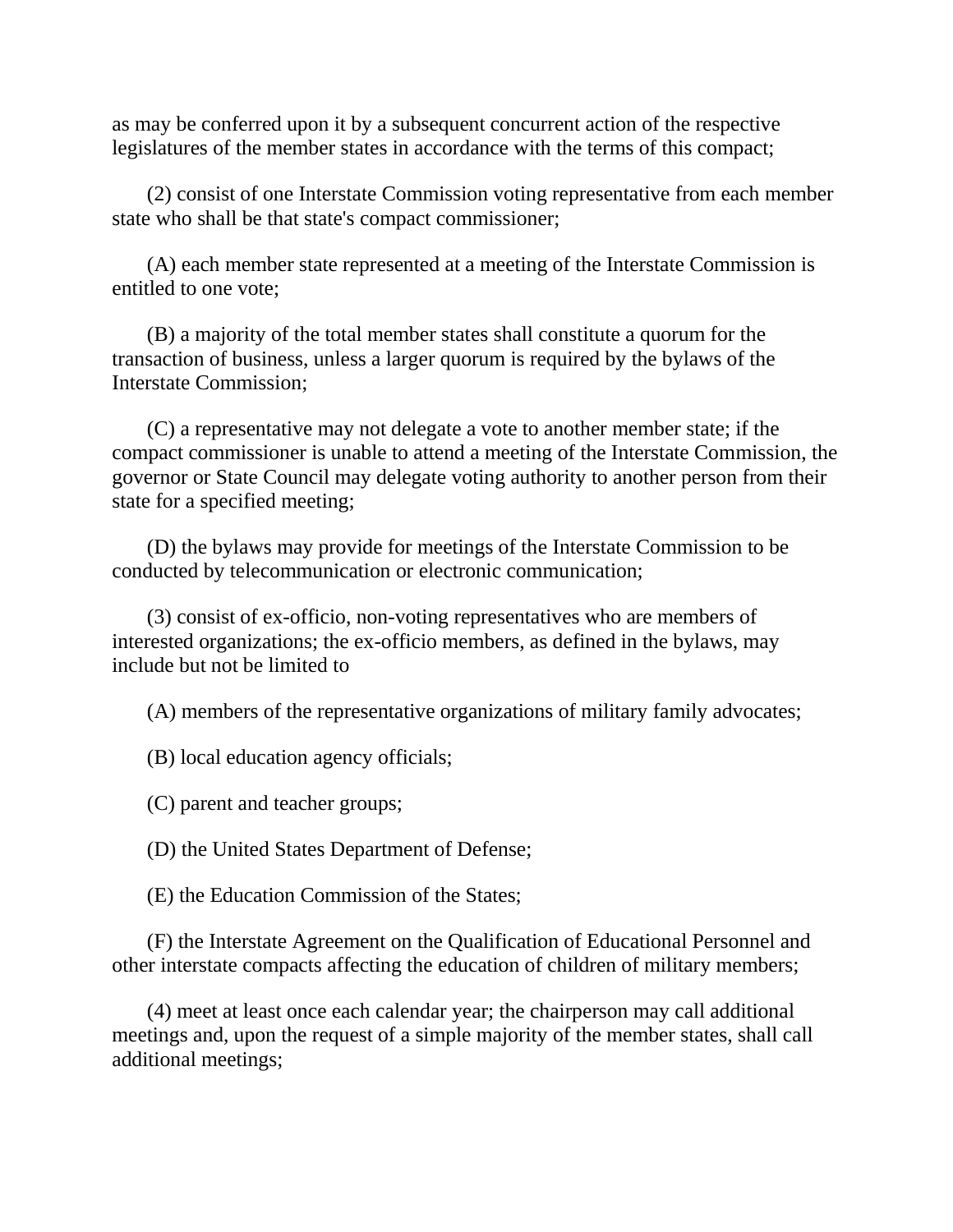(5) establish an executive committee, whose members shall include the officers of the Interstate Commission and the other members of the Interstate Commission as determined by the bylaws; members of the executive committee shall serve a one year term; members of the executive committee shall be entitled to one vote each; the executive committee shall have the power to act on behalf of the Interstate Commission, with the exception of rulemaking, during periods when the Interstate Commission is not in session; the executive committee shall oversee the day-to-day activities of the administration of the compact including enforcement and compliance with the provisions of the compact, its bylaws and rules, and other duties as considered necessary; the United States Department of Defense shall serve as an exofficio, nonvoting member of the executive committee;

(6) establish bylaws and rules that provide for conditions and procedures under which the Interstate Commission shall make its information and official records available to the public for inspection or copying; the Interstate Commission may exempt from disclosure information or official records to the extent they would adversely affect personal privacy rights or proprietary interests;

(7) give public notice of all meetings and all meetings shall be open to the public, except as set out in the rules or as otherwise provided in the compact; the Interstate Commission and its committees may close a meeting, or portion of an open meeting, if it determines by two-thirds vote that an open meeting would be likely to

(A) relate solely to the Interstate Commission's internal personnel practices and procedures;

(B) disclose matters specifically exempted from disclosure by federal and state statute;

(C) disclose trade secrets or commercial or financial information which is privileged or confidential;

(D) involve accusing a person of a crime, or formally censuring a person;

(E) disclose information of a personal nature where disclosure would constitute a clearly unwarranted invasion of personal privacy;

(F) disclose investigative records compiled for law enforcement purposes; or

(G) specifically relate to the Interstate Commission's participation in a civil action or other legal proceeding;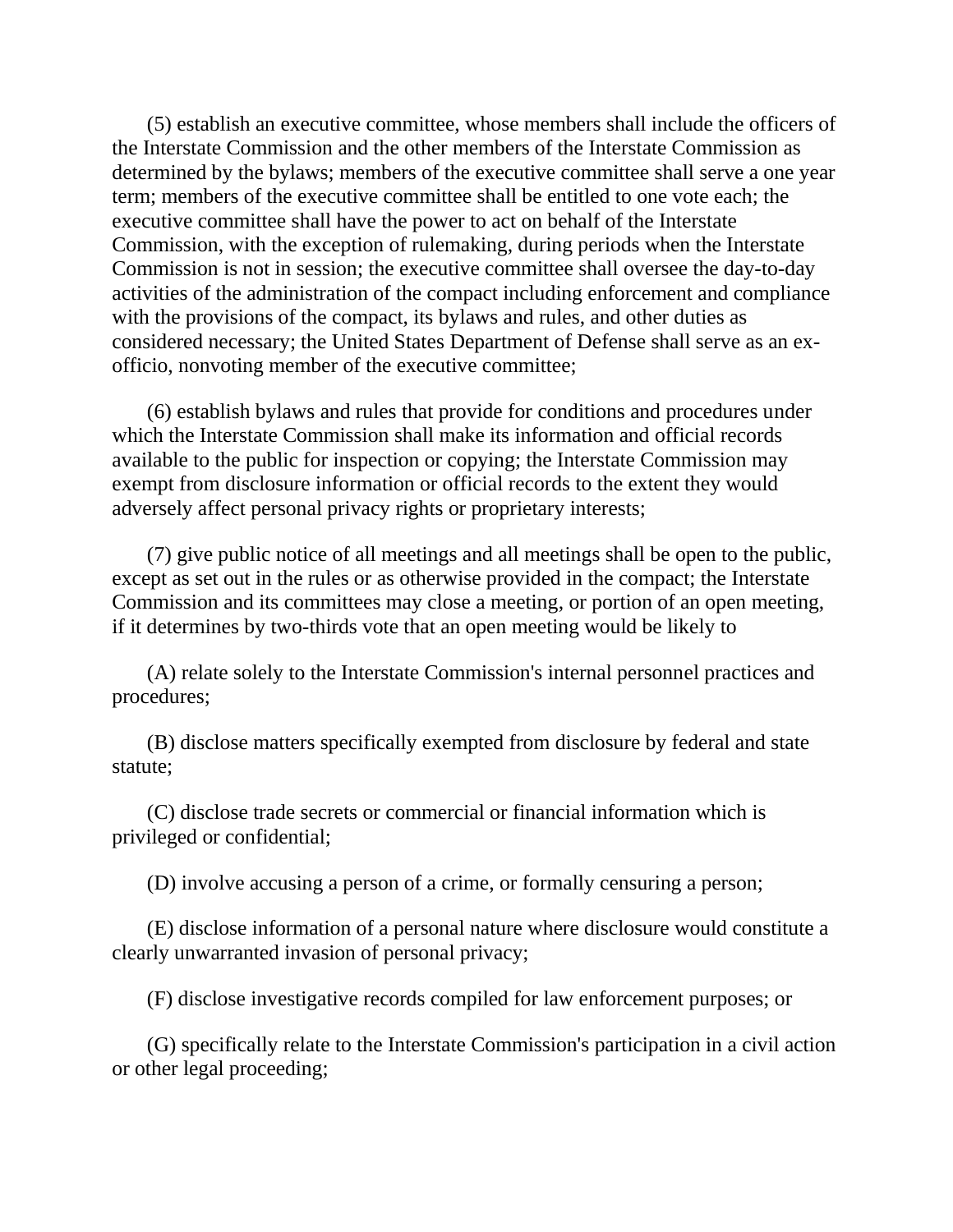(8) cause its legal counsel or designee to certify that a meeting may be closed and shall reference each relevant exemptible provision for any meeting, or portion of a meeting, which is closed under this provision; the Interstate Commission shall keep minutes, which shall fully and clearly describe all matters discussed in a meeting and shall provide a full and accurate summary of actions taken, and the reasons therefore, including a description of the views expressed and the record of a roll call vote; all documents considered in connection with an action shall be identified in such minutes; all minutes and documents of a closed meeting shall remain under seal, subject to release by a majority vote of the Interstate Commission;

(9) collect standardized data concerning the educational transition of the children of military families under this compact as directed through its rules which shall specify the data to be collected, the means of collection and data exchange and reporting requirements; such methods of data collection, exchange, and reporting shall, in so far as is reasonably possible, conform to current technology and coordinate its information functions with the appropriate custodian of records as identified in the bylaws and rules; and

(10) create a process that permits military officials, education officials, and parents to inform the Interstate Commission if and when there are alleged violations of the compact or its rules or when issues subject to the jurisdiction of the compact or its rules are not addressed by the state or local education agency; this section shall not be construed to create a private right of action against the Interstate Commission or any member state.

# ARTICLE X

# POWERS AND DUTIES OF THE INTERSTATE COMMISSION

The Interstate Commission shall have the following powers:

(1) to provide for dispute resolution among member states;

(2) to promulgate rules and take all necessary actions to effect the goals, purposes, and obligations as enumerated in this compact; the rules shall have the force and effect of statutory law and shall be binding in the compact states to the extent and in the manner provided in this compact;

(3) to issue, upon request of a member state, advisory opinions concerning the meaning or interpretation of the interstate compact, its bylaws, rules, and actions;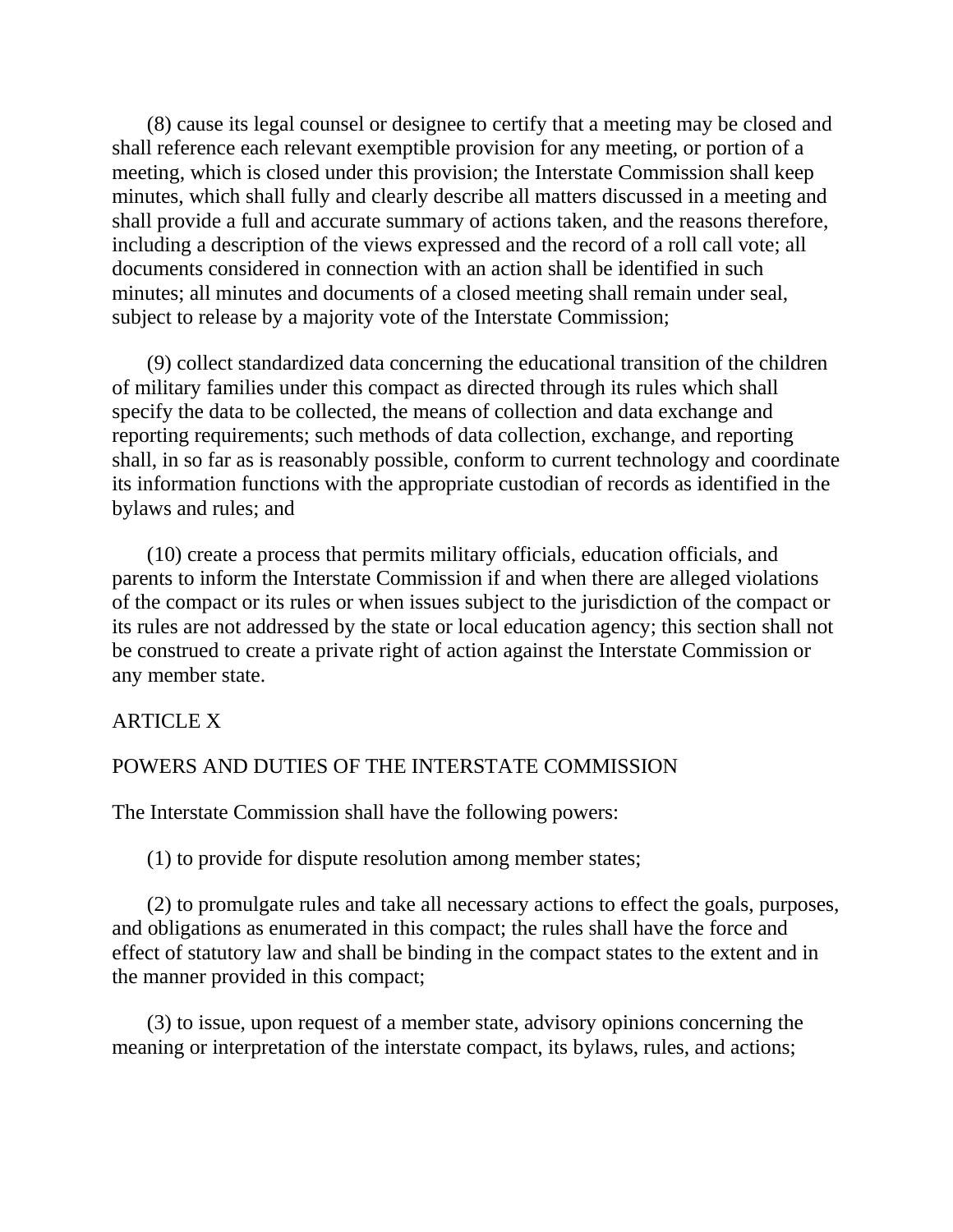(4) to enforce compliance with the compact provisions, the rules, promulgated by the Interstate Commission, and the bylaws, using all necessary and proper means, including but not limited to the use of judicial process;

(5) to establish and maintain offices which shall be located within one or more of the member states;

(6) to purchase and maintain insurance and bonds;

(7) to borrow, accept, hire, or contract for services of personnel;

(8) to establish and appoint committees including, but not limited to, an executive committee as required by art. IX, sec. 5, which shall have the power to act on behalf of the Interstate Commission in carrying out its powers and duties under the compact;

(9) to elect or appoint such officers, attorneys, employees, agents, or consultants, and to fix their compensation, define their duties, and determine their qualifications; and to establish the Interstate Commission's personnel policies and programs relating to conflicts of interest, rates of compensation, and qualifications of personnel;

(10) to accept any and all donations and grants of money, equipment, supplies, materials, and services, and to receive, utilize, and dispose of it;

(11) to lease, purchase, accept contributions or donations of, or otherwise to own, hold, improve, or use any property, real, personal, or mixed;

(12) to sell, convey, mortgage, pledge, lease, exchange, abandon, or otherwise dispose of any property, real, personal, or mixed;

(13) to establish a budget and make expenditures;

(14) to adopt a seal and bylaws governing the management and operation of the Interstate Commission;

(15) to report annually to the legislatures, governors, judiciary, and state councils of the member states concerning the activities of the Interstate Commission during the preceding year; the reports shall also include any recommendations that may have been adopted by the Interstate Commission;

(16) to coordinate education, training, and public awareness regarding the compact, its implementation and operation for officials and parents involved in the activity;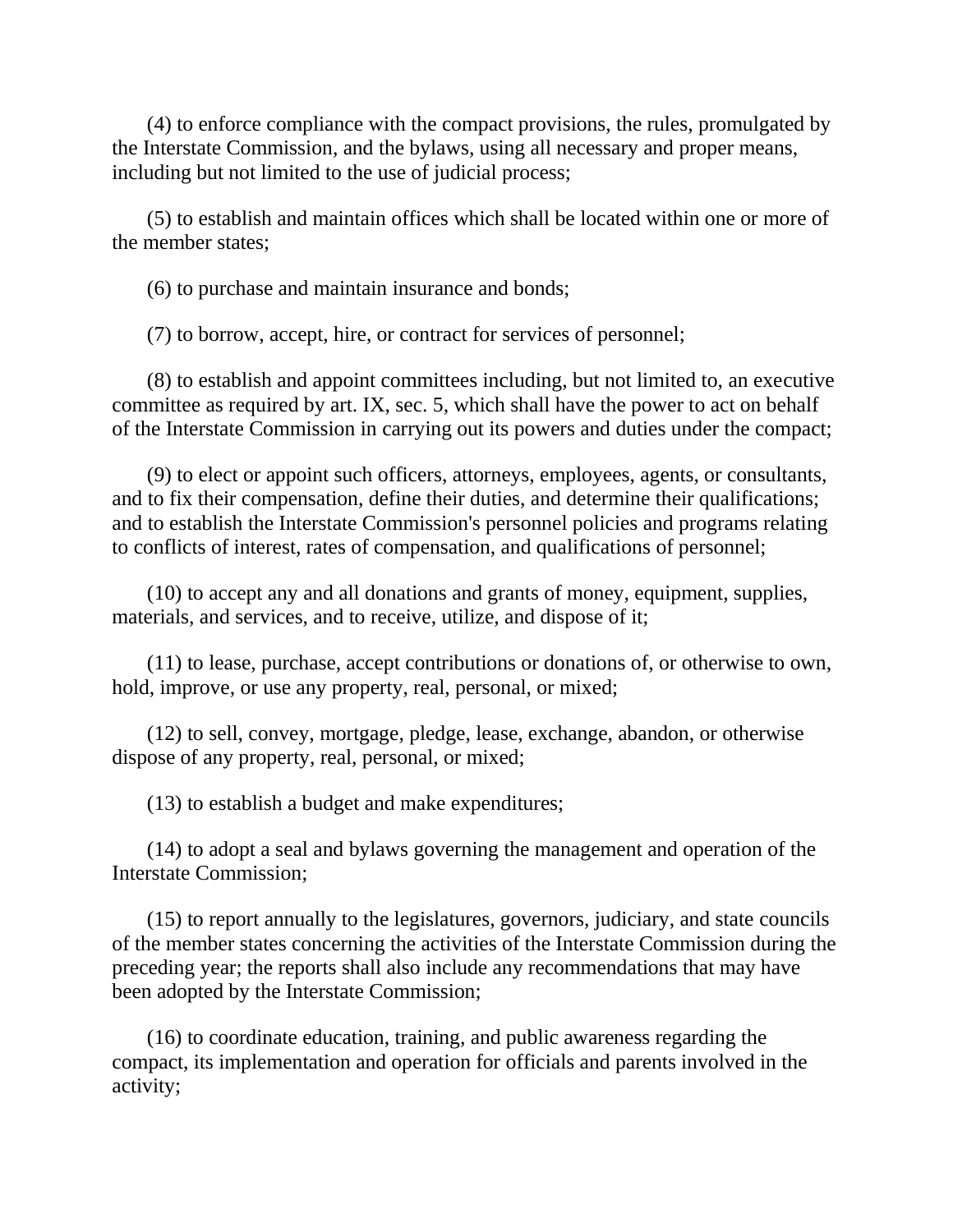(17) to establish uniform standards for the reporting, collecting, and exchanging of data;

(18) to maintain corporate books and records in accordance with the bylaws;

(19) to perform such functions as may be necessary or appropriate to achieve the purposes of this compact; and

(20) to provide for the uniform collection and sharing of information between and among member states, schools, and military families under this compact.

### ARTICLE XI

### ORGANIZATION AND OPERATION OF THE INTERSTATE COMMISSION

(a) The Interstate Commission shall, by a majority of the members present and voting, within 12 months after the first Interstate Commission meeting, adopt bylaws to govern its conduct as may be necessary or appropriate to carry out the purposes of the compact, including, but not limited to

(1) establishing the fiscal year of the Interstate Commission;

(2) establishing an executive committee, and other committees as may be necessary;

(3) providing for the establishment of committees and for governing any general or specific delegation of authority or function of the Interstate Commission;

(4) providing reasonable procedures for calling and conducting meetings of the Interstate Commission, and ensuring reasonable notice of each meeting;

(5) establishing the titles and responsibilities of the officers and staff of the Interstate Commission;

(6) providing a mechanism for concluding the operations of the Interstate Commission and the return of surplus funds that may exist upon the termination of the compact after the payment and reserving of all its debts and obligations; and

(7) providing start-up rules for initial administration of the compact.

(b) The Interstate Commission shall, by a majority of the members, elect annually from among its members a chairperson, a vice-chairperson, and a treasurer, each of whom shall have such authority and duties as may be specified in the bylaws. The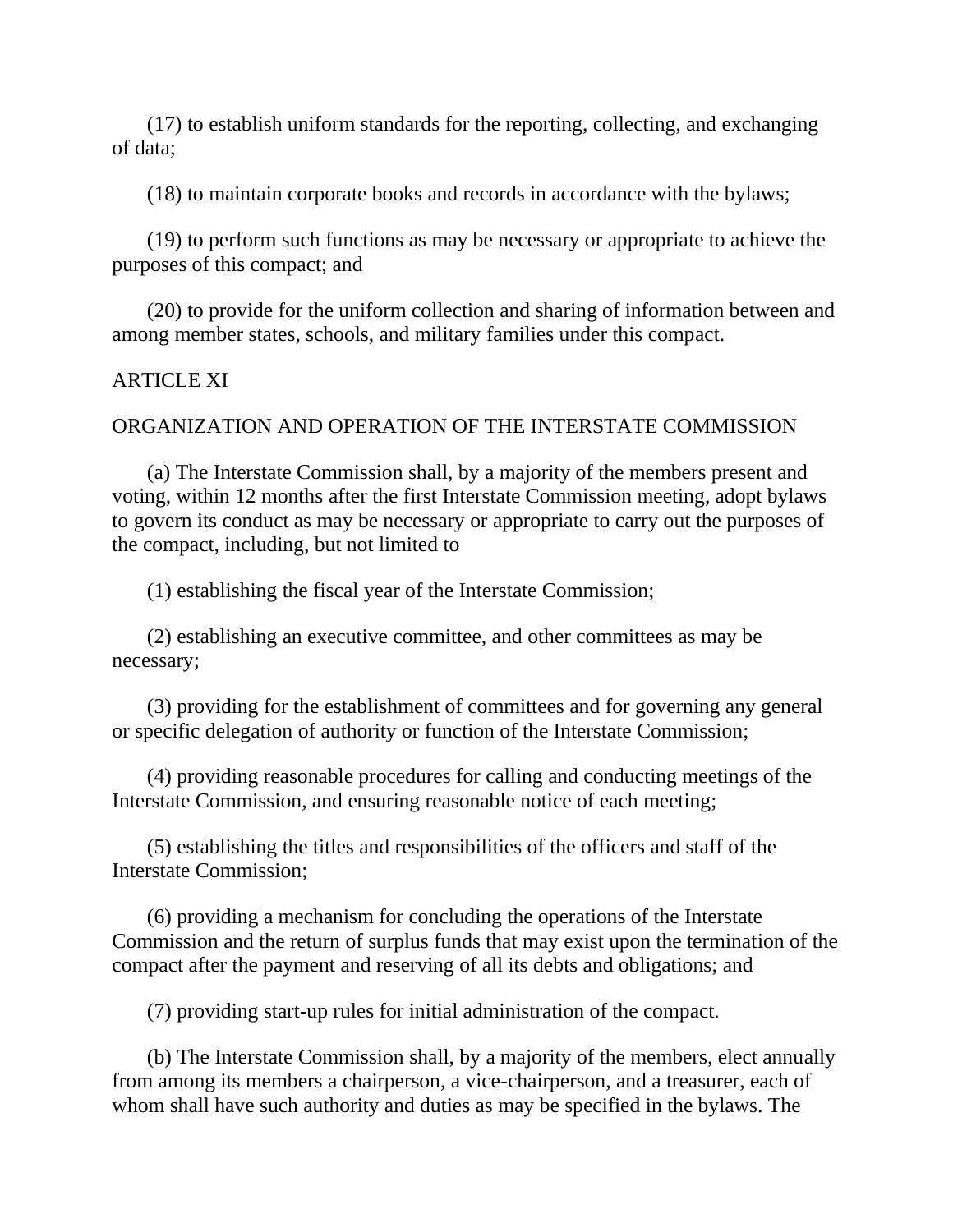chairperson or, in the chairperson's absence or disability, the vice-chairperson, shall preside at all meetings of the Interstate Commission. The officers shall serve without compensation or remuneration from the Interstate Commission; if, subject to the availability of budgeted funds, the officers are reimbursed for ordinary and necessary costs and expenses incurred by them in the performance of their responsibilities as officers of the Interstate Commission.

(c) Executive Committee, Officers, and Personnel

(1) the executive committee shall have such authority and duties as may be set out in the bylaws, including, but not limited to

(A) managing the affairs of the Interstate Commission in a manner consistent with the bylaws and purposes of the Interstate Commission;

(B) overseeing an organizational structure within, and appropriate procedures for the Interstate Commission to provide for the creation of rules, operating procedures, and administrative and technical support functions; and

(C) planning, implementing, and coordinating communications and activities with other state, federal, and local government organizations in order to advance the goals of the Interstate Commission;

(2) the executive committee may, subject to the approval of the Interstate Commission, appoint or retain an executive director for the period, upon the terms and conditions and for such compensation, as the Interstate Commission may consider appropriate; the executive director shall serve as secretary to the Interstate Commission, but shall not be a member of the Interstate Commission; the executive director shall hire and supervise other persons as may be authorized by the Interstate Commission.

(d) The Interstate Commission's executive director and its employees shall be immune from suit and liability, either personally or in their official capacity, for a claim for damage to or loss of property or personal injury or other civil liberty caused or arising out of or relating to an actual or alleged act, error, or omission that occurred, or that such person had a reasonable basis for believing occurred, within the scope of Interstate Commission employment, duties or responsibilities; if, that person is not protected from suit or liability for damage, loss, injury, or liability caused by the intentional or willful and wanton misconduct of the person. The following standards apply: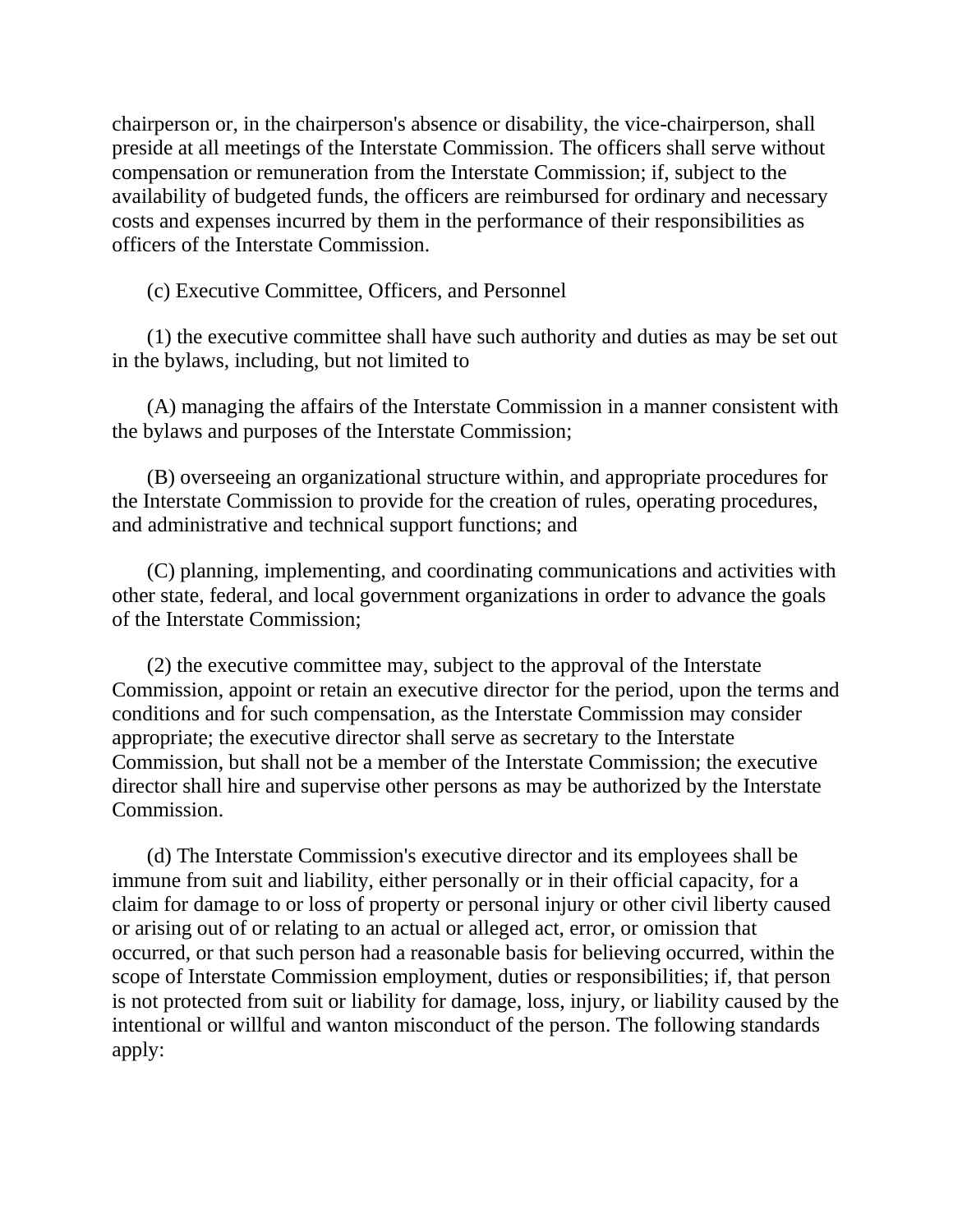(1) the liability of the Interstate Commission's executive director and employees or Interstate Commission representatives, acting within the scope of the person's employment or duties for acts, errors, or omissions occurring within the person's state may not exceed the limits of liability set out under the Constitution and laws of that state for state officials, employees, and agents; the Interstate Commission is considered to be an instrumentality of the states for the purposes of any such action; nothing in this subsection shall be construed to protect such person from suit or liability for damage, loss, injury, or liability caused by the intentional or willful and wanton misconduct on the part of such person;

(2) the Interstate Commission shall defend the executive director and its employees and, subject to the approval of the attorney general or other appropriate legal counsel of the member state represented by an Interstate Commission representative, shall defend such Interstate Commission representative in any civil action seeking to impose liability arising out of an actual or alleged act, error, or omission that occurred within the scope of Interstate Commission employment, duties or responsibilities, or that the defendant had a reasonable basis for believing occurred within the scope of Interstate Commission employment, duties, or responsibilities, if the actual or alleged act, error, or omission did not result from intentional or willful and wanton misconduct on the part of such person;

(3) to the extent not covered by the state involved, member state, or the Interstate Commission, the representatives or employees of the Interstate Commission shall be held harmless in the amount of a settlement or judgment, including attorney's fees and costs, obtained against such persons arising out of an actual or alleged act, error, or omission that occurred within the scope of Interstate Commission employment, duties, or responsibilities, or that the persons had a reasonable basis for believing occurred within the scope of Interstate Commission employment, duties, or responsibilities, provided that the actual or alleged act, error, or omission did not result from intentional or willful and wanton misconduct on the part of such persons.

# ARTICLE XII

# RULEMAKING FUNCTIONS OF THE INTERSTATE COMMISSION

(a) Rulemaking authority. The Interstate Commission shall promulgate reasonable rules in order to effectively and efficiently achieve the purposes of this compact. Notwithstanding the provisions of this subsection, if the Interstate Commission exercises its rulemaking authority in a manner that is beyond the scope of the purposes of this Act, or the powers granted hereunder, then such an action by the Interstate Commission shall be invalid and have no force or effect.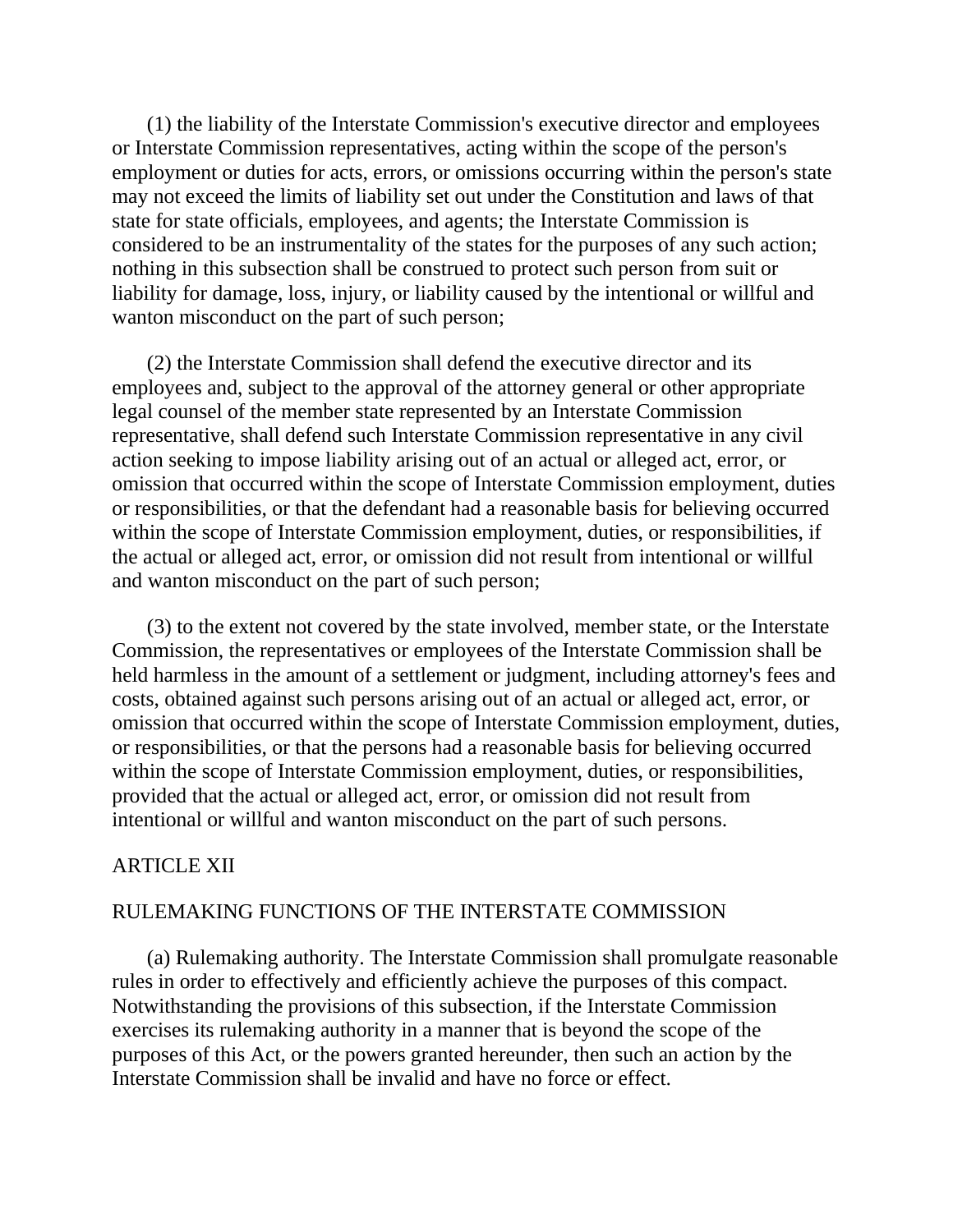(b) Rulemaking procedure. Rules shall be made under a rulemaking process that substantially conforms to the "Model State Administrative Procedure Act," of 1981 Act, Uniform Laws Annotated, Vol. 15, p. 1 (2000) as amended, as may be appropriate to the operations of the Interstate Commission.

(c) Not later than 30 days after a rule is promulgated, any person may file a petition for judicial review of the rule; if, that the filing of such a petition shall not stay or otherwise prevent the rule from becoming effective unless the court finds that the petitioner has a substantial likelihood of success. The court shall give deference to the actions of the Interstate Commission consistent with applicable law and shall not find the rule to be unlawful if the rule represents a reasonable exercise of the Interstate Commission's authority.

(d) If a majority of the legislatures of the compacting states rejects a rule by enactment of a statute or resolution in the same manner used to adopt the compact, then the rule shall have no further force and effect in any compacting state.

### ARTICLE XIII

### OVERSIGHT, ENFORCEMENT, AND DISPUTE RESOLUTION

(a) Oversight

(1) the executive, legislative, and judicial branches of state government in each member state shall enforce this compact and shall take all actions necessary and appropriate to effectuate the compact's purposes and intent; the provisions of this compact and the rules promulgated hereunder shall have standing as statutory law;

(2) all courts shall take judicial notice of the compact and the rules in any judicial or administrative proceeding in a member state pertaining to the subject matter of this compact which may affect the powers, responsibilities, or actions of the Interstate Commission;

(3) the Interstate Commission shall be entitled to receive all service of process in any such proceeding, and shall have standing to intervene in the proceeding for all purposes; failure to provide service of process to the Interstate Commission shall render a judgment or order void as to the Interstate Commission, this compact, or promulgated rules;

(b) Default, technical assistance, suspension, and termination. If the Interstate Commission determines that a member state has defaulted in the performance of its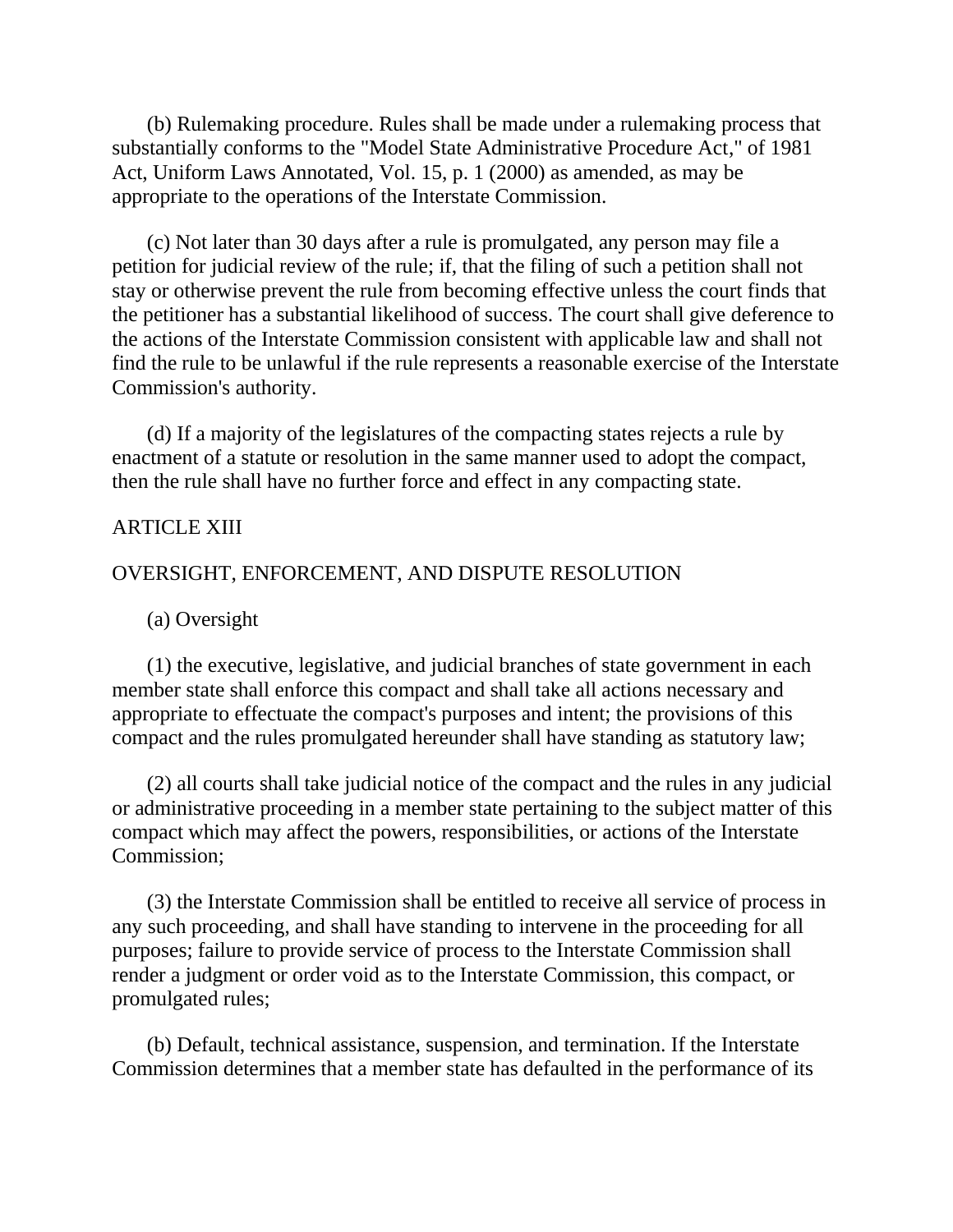obligations or responsibilities under this compact, or the bylaws or promulgated rules, the Interstate Commission shall

(1) provide written notice to the defaulting state and other member states, of the nature of the default, the means of curing the default and any action taken by the Interstate Commission; the Interstate Commission shall specify the conditions by which the defaulting state must cure its default;

(2) provide remedial training and specific technical assistance regarding the default;

(3) if the defaulting state fails to cure the default, the defaulting state shall be terminated from the compact upon an affirmative vote of a majority of the member states and all rights, privileges, and benefits conferred by this compact shall be terminated from the effective date of termination; a cure of the default does not relieve the offending state of obligations or liabilities incurred during the period of default;

(4) suspension or termination of membership in the compact shall be imposed only after all other means of securing compliance have been exhausted; notice of intent to suspend or terminate shall be given by the Interstate Commission to the governor, the majority and minority leaders of the defaulting state's legislature, and each of the member states;

(5) the state that has been suspended or terminated is responsible for all assessments, obligations, and liabilities incurred through the effective date of suspension or termination including obligations, the performance of which extends beyond the effective date of suspension or termination;

(6) the Interstate Commission does not bear any costs relating to any state that has been found to be in default or which has been suspended or terminated from the compact, unless otherwise mutually agreed upon in writing between the Interstate Commission and the defaulting state;

(7) the defaulting state may appeal the action of the Interstate Commission by petitioning the United States District Court for the District of Columbia or the federal district where the Interstate Commission has its principal offices; the prevailing party shall be awarded all costs of such litigation including reasonable attorney's fees.

(c) Dispute resolution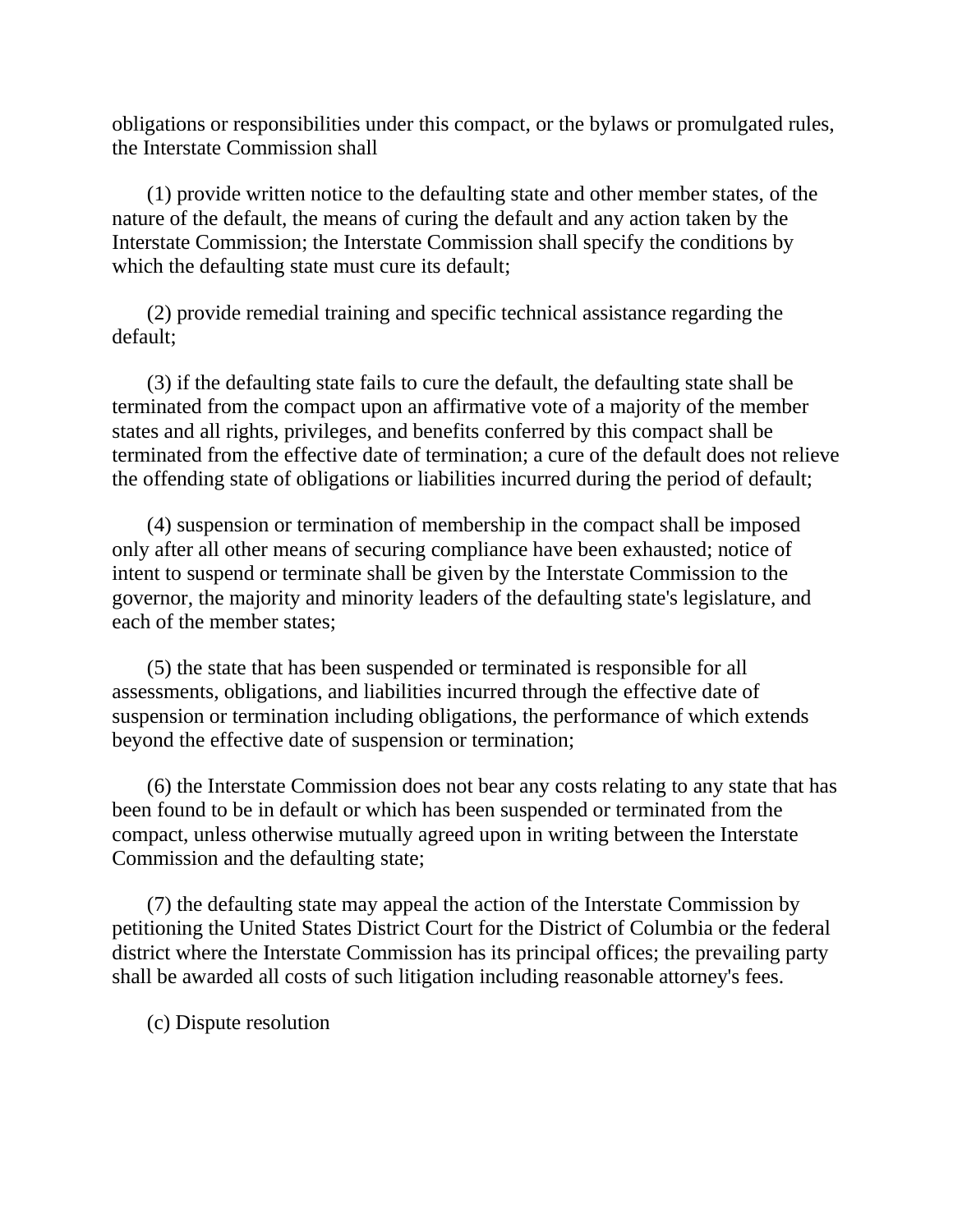(1) the Interstate Commission shall attempt, upon the request of a member state, to resolve disputes which are subject to the compact and which may arise among member states and between member and non-member states;

(2) the Interstate Commission shall promulgate a rule providing for both mediation and binding dispute resolution for disputes as appropriate.

(d) Enforcement

(1) the Interstate Commission, in the reasonable exercise of its discretion, shall enforce the provisions and rules of this compact;

(2) the Interstate Commission, may by majority vote of the members, initiate legal action in the United State District Court for the District of Columbia or, at the discretion of the Interstate Commission, in the federal district where the Interstate Commission has its principal offices, to enforce compliance with the provisions of the compact, its promulgated rules and bylaws, against a member state in default; the relief sought may include both injunctive relief and damages. If judicial enforcement is necessary the prevailing party shall be awarded all costs of such litigation including reasonable attorney's fees;

(3) the remedies in this compact are not the exclusive remedies of the Interstate Commission; the Interstate Commission may avail itself of any other remedies available under state law or the regulation of a profession.

#### ARTICLE XIV

### FINANCING OF THE INTERSTATE COMMISSION

(a) The Interstate Commission shall pay, or provide for the payment of the reasonable expenses of its establishment, organization, and ongoing activities.

(b) The Interstate Commission may levy on and collect an annual assessment from each member state to cover the cost of the operations and activities of the Interstate Commission and its staff which must be in a total amount sufficient to cover the Interstate Commission's annual budget as approved each year. The aggregate annual assessment amount shall be allocated based upon a formula to be determined by the Interstate Commission, which shall promulgate a rule binding upon all member states.

(c) The Interstate Commission may not incur obligations of any kind before securing the funds adequate to meet the same; nor shall the Interstate Commission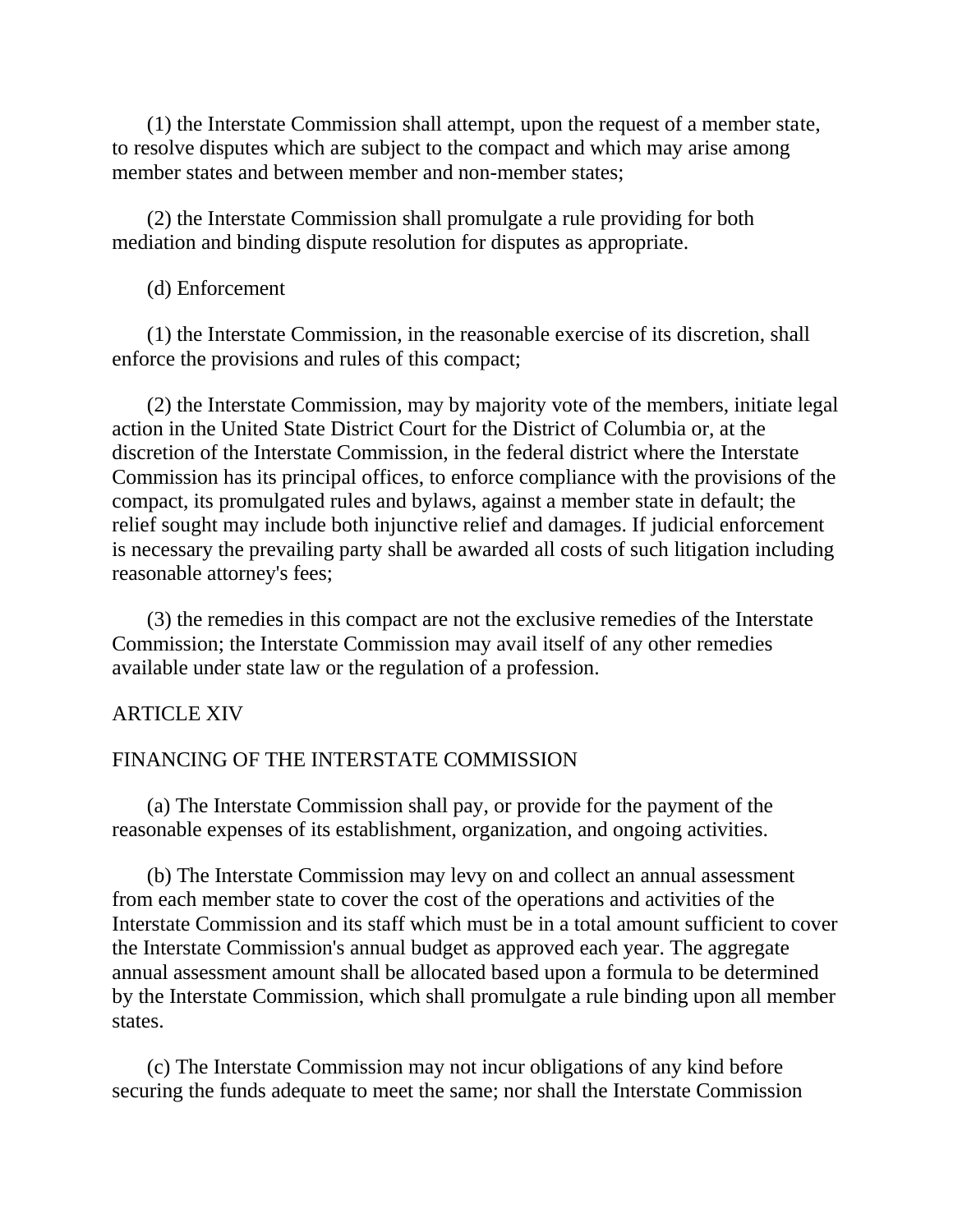pledge the credit of any of the member states, except by and with the authority of the member state.

(d) The Interstate Commission shall keep accurate accounts of all receipts and disbursements. The receipts and disbursements of the Interstate Commission shall be subject to the audit and accounting procedures established under its bylaws. However, all receipts and disbursements of funds handled by the Interstate Commission shall be audited yearly by a certified or licensed public accountant and the report of the audit shall be included in and become part of the annual report of the Interstate Commission.

# ARTICLE XV

# MEMBER STATES, EFFECTIVE DATE, AND AMENDMENT

(a) A state is eligible to become a member state.

(b) The compact shall become effective and binding upon legislative enactment of the compact into law by no less than 10 of the states. The effective date shall be no earlier than December 1, 2007; thereafter it shall become effective and binding as to any other member state upon enactment of the compact into law by that state. The governors of non-member states or their designees shall be invited to participate in the activities of the Interstate Commission on a non-voting basis prior to adoption of the compact by all states.

(c) The Interstate Commission may propose amendments to the compact for enactment by the member states. No amendment shall become effective and binding upon the Interstate Commission and the member states unless and until it is enacted into law by unanimous consent of the member states.

# ARTICLE XVI

# WITHDRAWAL AND DISSOLUTION

(a) Withdrawal

(1) once effective, the compact shall continue in force and remain binding upon each and every member state; provided that a member state may withdraw from the compact by specifically repealing the statute, which enacted the compact into law;

(2) withdrawal from this compact shall be by the enactment of a statute repealing the same, but shall not take effect until one year after the effective date of the statute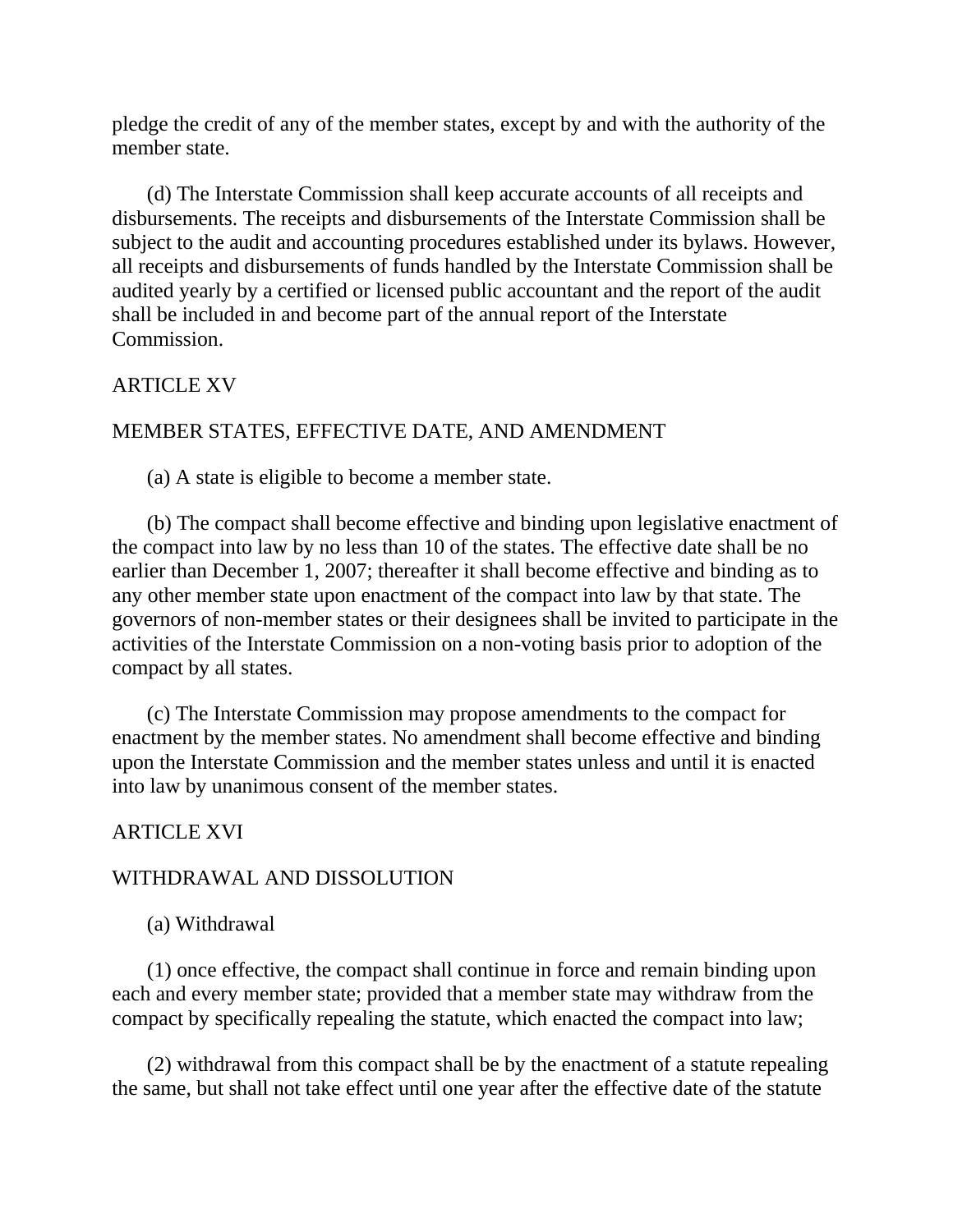and until written notice of the withdrawal has been given by the withdrawing state to the governor of each other member jurisdiction;

(3) the withdrawing state shall immediately notify the chairperson of the Interstate Commission in writing upon the introduction of legislation repealing this compact in the withdrawing state; the Interstate Commission shall notify the other member states of the withdrawing state's intent to withdraw within 60 days of its receipt of the intent to withdraw;

(4) the withdrawing state is responsible for all assessments, obligations, and liabilities incurred through the effective date of withdrawal, including obligations, the performance of which extend beyond the effective date of withdrawal;

(5) reinstatement following withdrawal of a member state shall occur upon the withdrawing state reenacting the compact or upon such later date as determined by the Interstate Commission.

(b) Dissolution of compact

(1) this compact shall dissolve effective upon the date of the withdrawal or default of the member state which reduces the membership in the compact to one member state;

(2) upon the dissolution of this compact, the compact becomes null and void and shall be of no further force or effect, and the business and affairs of the Interstate Commission shall be concluded and surplus funds shall be distributed in accordance with the bylaws.

# ARTICLE XVII

#### SEVERABILITY AND CONSTRUCTION

(a) The provisions of this compact shall be severable, and if any phrase, clause, sentence, or provision is deemed unenforceable, the remaining provisions of the compact shall be enforceable.

(b) The provisions of this compact shall be liberally construed to effectuate its purposes.

(c) Nothing in this compact shall be construed to prohibit the applicability of other interstate compacts to which the states are members.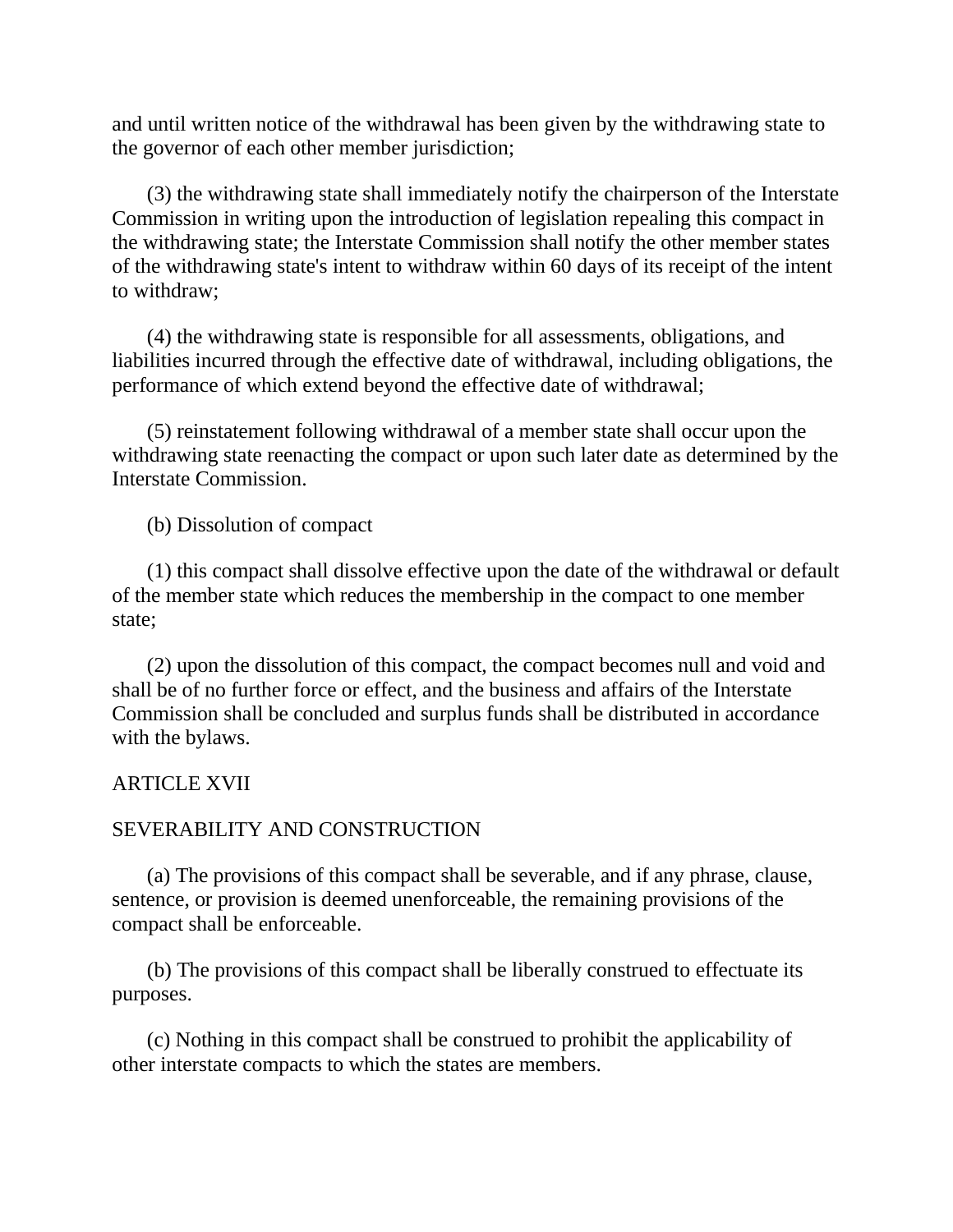# ARTICLE XVIII

# BINDING EFFECT OF COMPACT AND OTHER LAWS

(a) Other laws

(1) Nothing herein prevents the enforcement of any other law of a member state that is not inconsistent with this compact;

(2) All member states' laws conflicting with this compact are superseded to the extent of the conflict;

(b) Binding effect of the compact

(1) All lawful actions of the Interstate Commission, including all rules and bylaws promulgated by the Interstate Commission, are binding upon the member states;

(2) All agreements between the Interstate Commission and the member states are binding in accordance with their terms;

(3) If any provision of this compact exceeds the constitutional limits imposed on the legislature of any member state, the provision shall be ineffective to the extent of the conflict with the constitutional provision in question in that member state.

Sec. 14.34.020. Compact administrator.

Under the compact established under [AS 14.34.010](http://www.legis.state.ak.us/basis/folioproxy.asp?url=http://wwwjnu01.legis.state.ak.us/cgi-bin/folioisa.dll/stattx10/query=%5bJUMP:%27AS1434010%27%5d/doc/%7b@1%7d?firsthit) , the commissioner may designate an officer as the compact administrator. The compact administrator shall cooperate with all departments, agencies, and officers of and in the government of this state and its subdivisions in facilitating the proper administration of the compact or of a supplementary agreement entered into by this state.

Sec. 14.34.030. State council.

The board shall designate a subcommittee of its membership to serve as the state council under [AS 14.34.010](http://www.legis.state.ak.us/basis/folioproxy.asp?url=http://wwwjnu01.legis.state.ak.us/cgi-bin/folioisa.dll/stattx10/query=%5bJUMP:%27AS1434010%27%5d/doc/%7b@1%7d?firsthit) . Consistent with state law, the board shall designate other persons to serve on the subcommittee to complete the representation required by the compact established under [AS 14.34.010.](http://www.legis.state.ak.us/basis/folioproxy.asp?url=http://wwwjnu01.legis.state.ak.us/cgi-bin/folioisa.dll/stattx10/query=%5bJUMP:%27AS1434010%27%5d/doc/%7b@1%7d?firsthit)

Sec. 14.34.040. Regulations.

The board may adopt regulations to implement this chapter.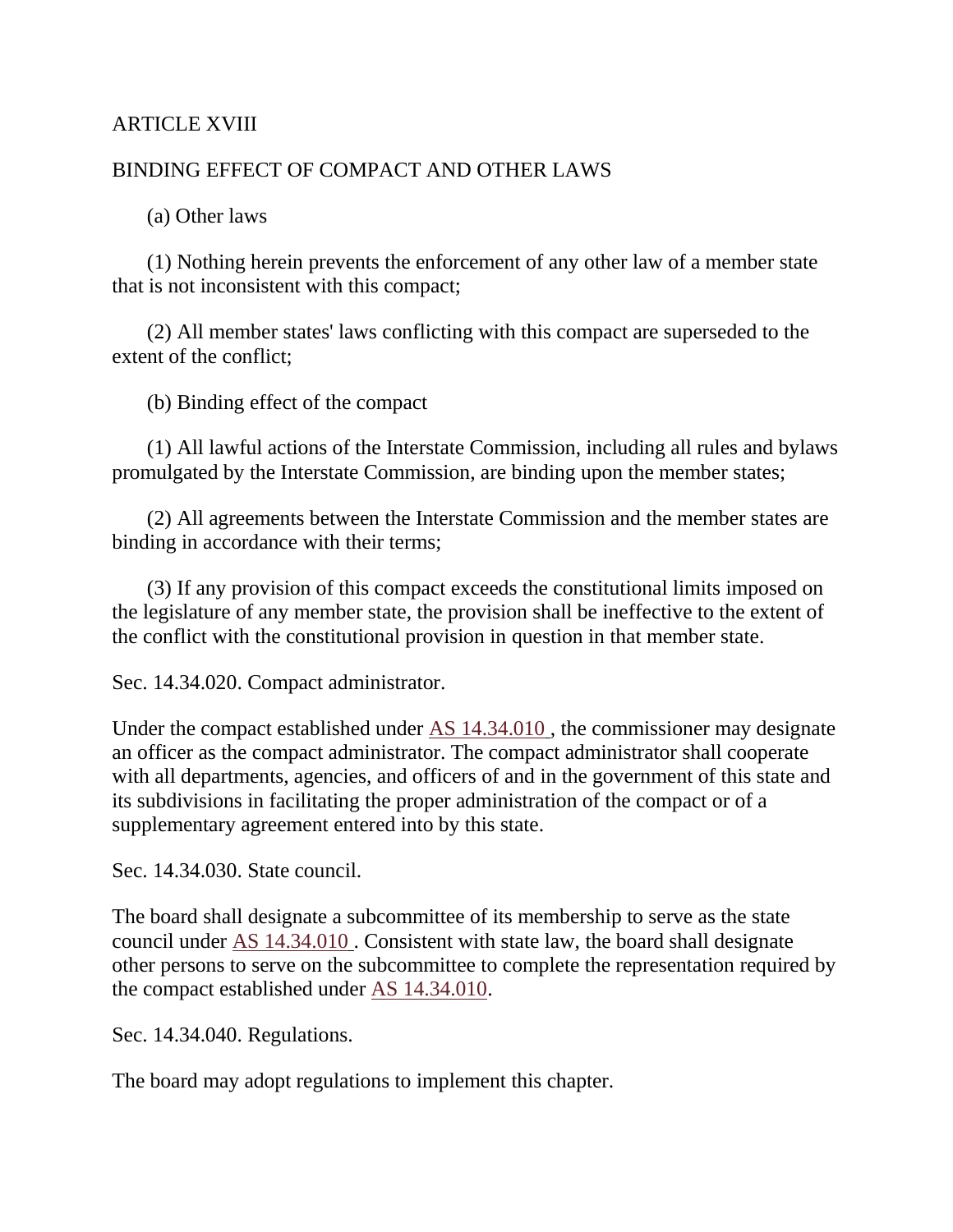Sec. 14.34.090. Short title.

This chapter may be cited as the Interstate Compact on Educational Opportunity for Military Children.

**Chapter 14.35. VOCATIONAL EDUCATION**

Sec. 14.35.010. Acceptance of Act of Congress for vocational education.

The State of Alaska accepts together with the benefits of all respective funds appropriated thereunder, all of the provisions of the Act of Congress approved February 23, 1917, Public Law 347, 64th Congress, entitled: "An Act to provide for the promotion of vocational education; to provide for cooperation with the states in the promotion of such education in agriculture, home economics and trades and industries; to provide for the cooperation of the states in the preparation of teachers of vocational subjects; and to appropriate money and regulate its expenditures," and Acts amending or supplementing it.

Sec. 14.35.020. Duties of state Board of Education and Early Development.

(a) The state Board of Education and Early Development serves as the state board for the purposes of any of the Acts described in AS 14.35.010.

(b) When required by any of the Acts described in [AS 14.35.010](http://www.legis.state.ak.us/basis/folioproxy.asp?url=http://wwwjnu01.legis.state.ak.us/cgi-bin/folioisa.dll/stattx10/query=%5bJUMP:%27AS1435010%27%5d/doc/%7b@1%7d?firsthit) , the board shall

(1) prepare, submit, and supervise the administration of the plans for vocational education;

(2) select a state director of vocational education;

(3) establish the minimum qualifications for teachers, supervisors, or directors;

(4) determine the prorated basis on which money shall be available for the salary and necessary travel expenses of the state director of vocational education;

(5) consider the advice of the Alaska Workforce Investment Board established by [AS 23.15.550](http://www.legis.state.ak.us/basis/folioproxy.asp?url=http://wwwjnu01.legis.state.ak.us/cgi-bin/folioisa.dll/stattx10/query=%5bJUMP:%27AS2315550%27%5d/doc/%7b@1%7d?firsthit) regarding employment training needs and advise that board in the development of vocational education programs.

(c) Nothing in this section shall be construed to repeal or modify any existing statute.

Sec. 14.35.025. Duties of the Department of Education and Early Development.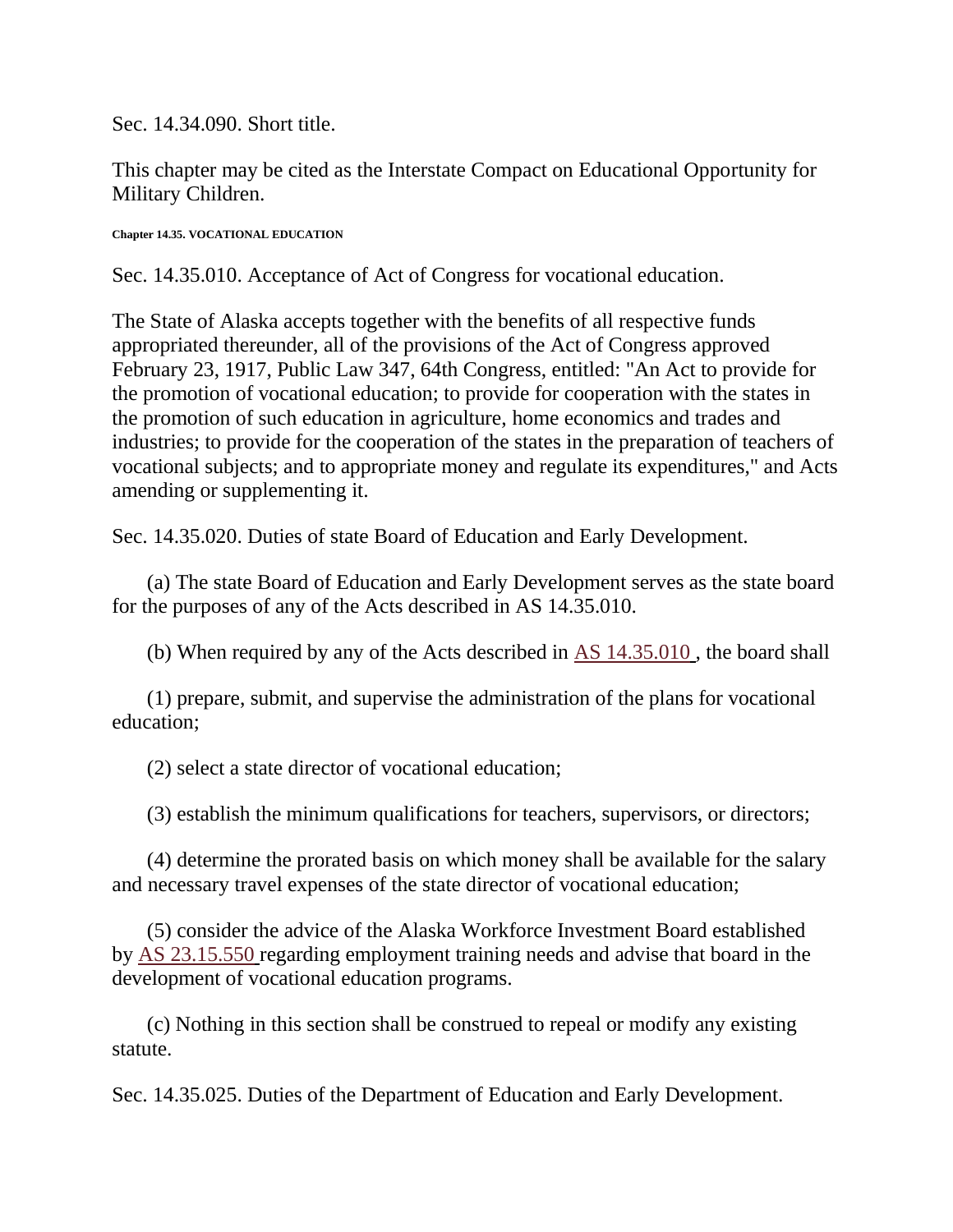When required by any of the Acts described in [AS 14.35.010](http://www.legis.state.ak.us/basis/folioproxy.asp?url=http://wwwjnu01.legis.state.ak.us/cgi-bin/folioisa.dll/stattx10/query=%5bJUMP:%27AS1435010%27%5d/doc/%7b@1%7d?firsthit) , the department shall

(1) cooperate with the appropriate federal agency in the administration of the Act;

(2) do everything necessary to entitle the state to receive money available according to the Act;

(3) represent the state in all matters related to the administration of the Act;

(4) expend and disburse money received according to the Act;

(5) designate the districts, schools, departments, or classes to participate in the benefits of money received according to the Act.

Sec. 14.35.030. Commissioner of administration as custodian of federal funds.

The commissioner of administration is designated custodian of appropriations made under any of the Acts described in [AS 14.35.010](http://www.legis.state.ak.us/basis/folioproxy.asp?url=http://wwwjnu01.legis.state.ak.us/cgi-bin/folioisa.dll/stattx10/query=%5bJUMP:%27AS1435010%27%5d/doc/%7b@1%7d?firsthit) . The commissioner of administration shall receive and provide for the proper custody and disbursement of all money paid to the state according to any of the Acts.

*Sec. 14.35.040. Payment of expenses of administration. [Repealed, Sec. 59 ch 98 SLA 1966].*

Repealed or Renumbered

**Chapter 14.36. COMMUNITY SCHOOLS**

*[Repealed, Sec. 2, ch. 99, SLA 2003].*

**Chapter 14.37. LICENSURE OF CHILD CARE FACILITIES**

*[Repealed, E.O. No. 108 Sec. 88 (2003). For current law, see AS 47.32].*

**Chapter 14.38. HEAD START**

Sec. 14.38.010. Operation of Head Start programs.

The Department of Education and Early Development shall operate the head start funding program governed by 42 U.S.C. 9835.

*Sec. 14.38.100. - 14.38.199l Day Care Assistance and Child Care Grants. [Repealed, E.O. No. 108, Sec. 88 (2003). For current law, see AS 47.25.001 - 47.25.095].*